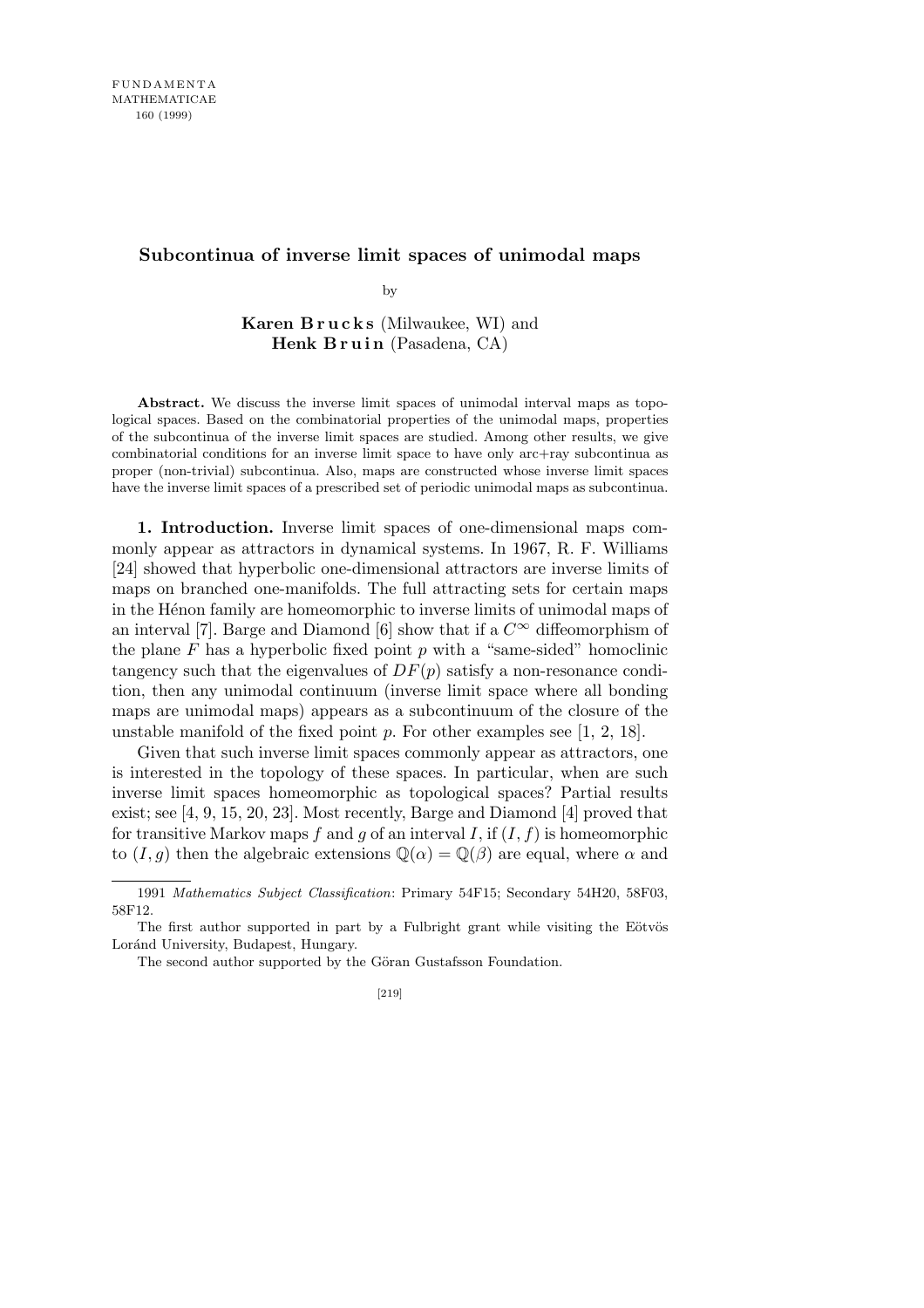*β* are the spectral radii of the transition matrices for *f* and *g* respectively. However, it can be difficult to determine whether  $\mathbb{Q}(\alpha) = \mathbb{Q}(\beta)$ ; for related work see [14, 22].

It is unknown whether the inverse limit spaces of two non-conjugate transitive unimodal maps can be homeomorphic. Such inverse limit spaces can, at first glance, locally look like a Cantor set cross an arc. However, this is not the case. To begin, endpoints are very common phenomena and the number of endpoints is a topological invariant. Let *f* be unimodal with turning point  $c$  and core  $I$  (a reminder of the definition of "core" is given in the next section). From [8] and [13] follows a first approximation to a classification of these spaces: if  $c$  is *n*-periodic, then  $(I, f)$  has exactly *n* endpoints, if  $c$  is recurrent but not periodic, then  $(I, f)$  has uncountably many endpoints, and if  $c$  is not recurrent, then  $(I, f)$  has no endpoints (the only exception is the full tent map; here  $(0,0,\ldots)$  is indeed an endpoint of  $(I, f)$ ).

In this paper we look at inverse limit spaces  $(I, f)$  where the bonding map  $f: I \to I$  is unimodal. We attempt to distinguish such inverse limit spaces via their proper subcontinua. The existence and abundance of nontrivial proper subcontinua is established by Barge *et al.* [3]. Working with the family  ${T_a}$  of tent maps (*a* is the slope), they exhibit a residual full Lebesgue measure set of slopes such that if  $T_a$  is a tent map with such a slope, then  $(I, T_a)$  is nowhere locally homeomorphic to the product of a Cantor set and an arc. More precisely, every open set in  $(I, T_a)$  contains a homeomorphic copy of every inverse limit space  $(I, T_{a_i})$  appearing in this family of inverse limit spaces (the slopes  $a_i$  are allowed to vary). Hence, there is a form of self-similarity and local recapitulation of the entire family of inverse limits of tent maps within  $(I, T_a)$ .

In this work, we try to describe which sorts of subcontinua can be found in (*I, f*) depending on the combinatorial structure of *f*. The simplest subcontinua are points and arcs. In Section 3, for any subcontinuum *H* of  $(I, f)$ which is not simply a point, we construct a dense ray  $R_H$  within  $H$ . When  $H \setminus R$ <sup>H</sup> consists of one or two arcs, we call *H* an arc+ray continuum. The  $\sin(1/x)$ -continuum is an example of an arc+ray continuum. In Section 4 we give combinatorial conditions on  $f$  under which  $(I, f)$  has only arcs or only arc+ray subcontinua. Three examples are given in that section. It is easy to prove that if *f* is long-branched, then all proper subcontinua of  $(I, f)$  are points or arcs (see Sections 2 and 4). We provide an example of a map *g* which is *not* long-branched, but such that all proper subcontinua of  $(I, g)$  are points or arcs. In the second example the  $(I, f)$  constructed contains an MW-continuum (a non-homeomorphic variation of the  $\sin(1/x)$ -continuum). From this example and the proof of Theorem 1 one can easily construct examples to obtain other non-homeomorphic variations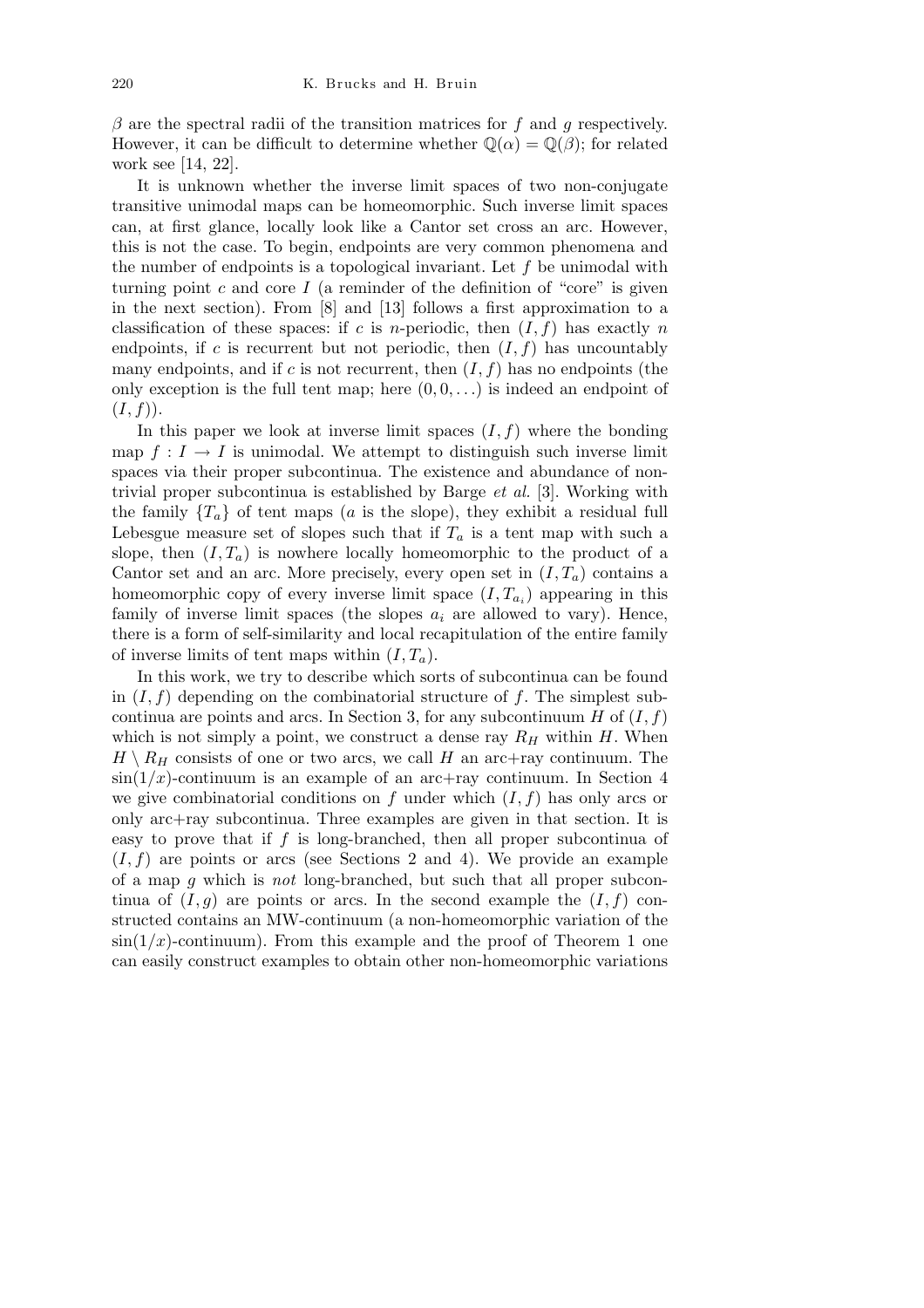of the  $\sin(1/x)$ -continuum as subcontinua. Lastly, we completely describe the proper subcontinua of  $(I, f)$  when  $f$  has the Fibonacci combinatorics.

In Section 5, we apply the framework of kneading maps to obtain subcontinua that are homeomorphic to a given unimodal map with fixed combinatorial structure. This leads to the following result: Let  $\mathcal F$  be a finite or infinite sequence of maps with periodic turning points. We supply a map *g* such that for each  $f \in \mathcal{F}$ ,  $(I, g)$  contains a subcontinuum  $H(f)$  homeomorphic to  $(I, f)$ . Moreover, every non-arc or non-arc+ray subcontinuum of  $(I, g)$  is homeomorphic to  $(I, f)$  for some  $f \in \mathcal{F}$ .

We conjecture that the possible subcontinua are determined by the asymptotic combinatorial structure of the bonding map. To be precise, if the kneading maps of f and g eventually agree, then  $(I, f)$  and  $(I, g)$  have the same proper subcontinua.

**2. Preliminaries.** Given continuous maps  $f_i: I_i \to I_{i-1}$ , the associated *inverse limit space* with *bonding maps f<sup>i</sup>* is

$$
(I_i, f_i) = \{(x_1, x_2, x_3, \ldots) \mid x_{i-1} = f_i(x_i) \text{ for } i \geq 2\};
$$

we assume that  $\{ |I_i|\}_i$  is bounded. It has the metric  $d(x, y) = \sum_i |x_i - y_i|/2^i$ . The *i*th projection is denoted by  $\pi_i : (I_i, f_i) \to I_i$ . In general,  $(I_i, f_i)$  is a *continuum*, i.e. a compact connected metric space. It is one-dimensional and chainable (see [21]). The *induced homeomorphism*,  $\hat{f}$ , of  $(I_i, f_i)$  is given by  $\widehat{f}((x_1, x_2, \ldots)) = (f_1(x_1), x_1, x_2, \ldots)$ . Set  $f_{i,j} = f_{j+1} \circ \ldots \circ f_i$ .

A continuous map  $f : [0,1] \rightarrow [0,1]$  is called *unimodal* if there exists a unique *turning* or *critical point*, *c*, such that  $f|_{[0,c)}$  is increasing (decreasing) and  $f|_{(c,1]}$  is decreasing (increasing). We denote the forward images of *c* by  $c_i := f^i(c)$ . To avoid trivial cases, we assume that *c* lies between  $c_1$  and  $c_2$ . We will discuss the case where there is a single unimodal bonding map *f*. If the map  $f : [0,1] \rightarrow [0,1]$  is not onto, then  $([0,1], f) = (K, f|_K)$  where  $K = \bigcap_{n=1}^{\infty} f^n([0,1])$ . When dealing with a single bonding map *f* we assume that *f* is unimodal and that  $f(0) = 0$  when *f* has a maximum at *c* or that *f*(1) = 1 when *f* has a minimum at *c*. Then  $\bigcap_{n=1}^{\infty} f^n([0,1])$  is either  $[0,c_1]$ or  $[c_1, 1]$ , depending on whether  $f$  has a maximum or minimum at  $c$ . For ease of discussion, assume  $f$  has a maximum at  $c$ . When we write  $(I, f)$ we assume that  $f : [0,1] \rightarrow [0,1]$  is unimodal with  $f(0) = 0$  and we set  $I \equiv [0, c_1]$ . Notice that the interval  $[c_2, c_1]$  is invariant and *f* maps  $[c_2, c_1]$ onto itself; the interval  $[c_2, c_1]$  is called the *core* of the map  $f$ . The inverse limit space  $(I, f)$  is identical to  $([c_2, c_1], f)$  except possibly for an additional arc which is an infinite ray entwined with  $([c_2, c_1], f)$ .

We further assume that  $f|_{[c_2,c_1]}$  is *locally eventually onto* (leo), i.e., for every subinterval  $J \subset [c_2, c_1]$ , there exists  $N$  such that  $f^{(n)}(J) = [c_2, c_1]$  for all  $n \geq N$ . This condition is not as restrictive as it may first appear, be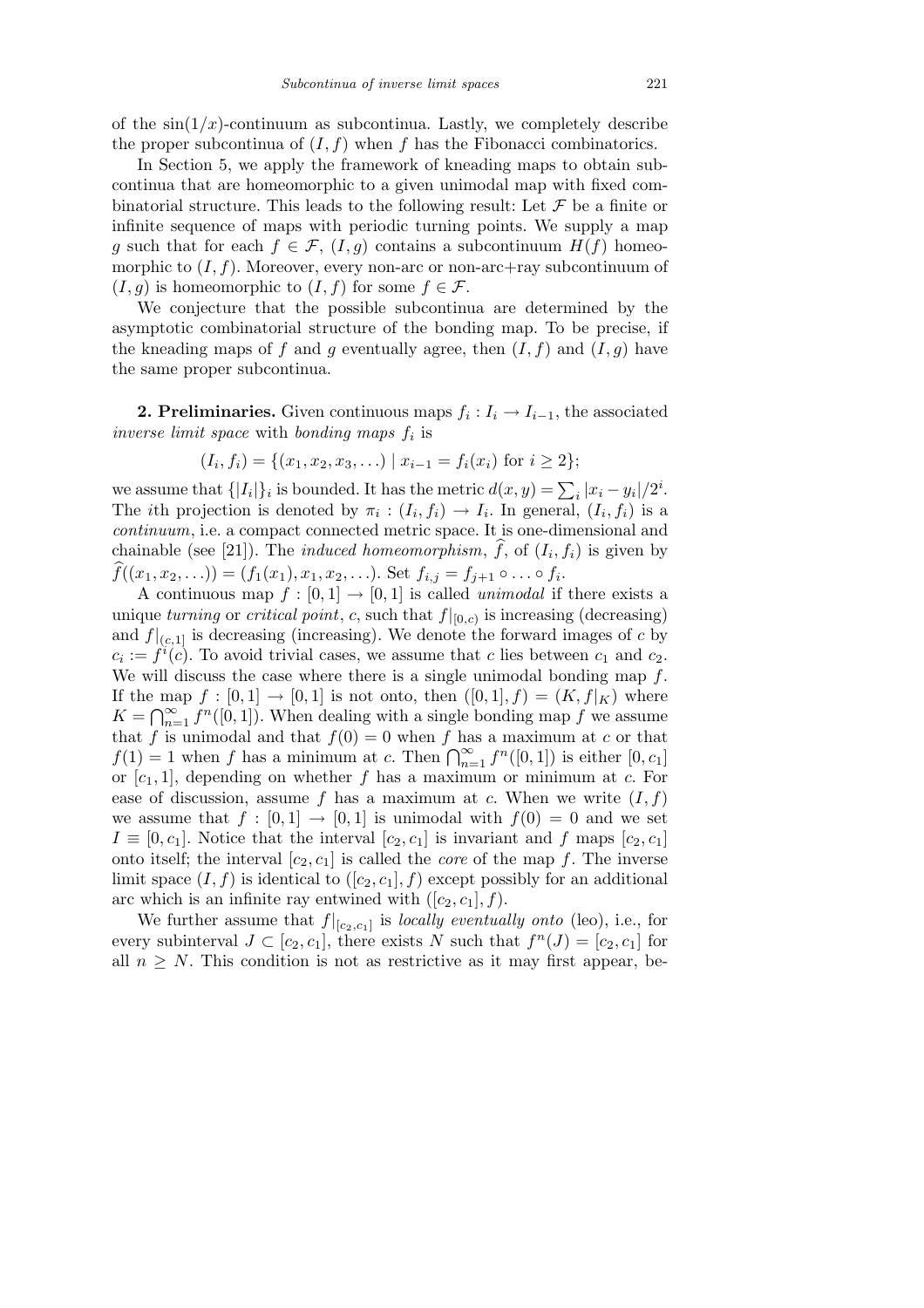cause  $(I, f)$  is homeomorphic to  $(I, g)$  whenever f and g are topologically conjugate. Moreover, any unimodal map without restrictive intervals, periodic attractors, or wandering intervals is topologically conjugate to a tent *√* map with slope  $>\sqrt{2}$  (see e.g. [19]), and these tent maps are leo. We say a unimodal map *f* has a *periodic turning point* provided  $f^{n}(c) = c$  for some *n*.

An *arc* is a continuous one-to-one image of the interval [0*,* 1]; a *ray* is a continuous one-to-one image of  $(0,1)$  or  $(0,1]$ . Let  $[a,b]$  denote the interval with endpoints *a* and *b*, irrespective whether  $a \leq b$  or  $b \leq a$ . Set  $T_a(x) = ax$ for  $0 \leq x \leq 1/2$  and  $T_a(x) = a(1-x)$  for  $1/2 \leq x \leq 1$ . We call  $T_2$  the *full tent map*. The one-parameter family  ${T_a \mid a \in [0,2]}$  is referred to as the *tent family*.

LEMMA 1. *If H is a subcontinuum of*  $(I, f)$  *then*  $\pi_i H$  *is an interval for each i*. If  $\pi_i H \ni c$  *for only finitely many i*, *then H is an arc or a point.* 

Proof. As  $\pi_i$  is continuous for each *i*,  $\pi_i H$  is compact and connected. Let *n* be so large that  $c \notin \pi_i H$  for  $i > n$ . Then *H* can be parametrized by a single variable  $t \in \pi_n H$ .

LEMMA 2. *A subcontinuum*  $H \subset (c_2, c_1], f$  *is proper if and only if*  $|\pi_i H| \to 0 \text{ as } i \to \infty.$ 

P r o o f. The if-direction is trivial. Suppose now that there exists  $\varepsilon > 0$ and a sequence  ${m_i}$  such that  $|\pi_{m_i} H| > \varepsilon$ . By passing to a subsequence, we can assume that  $\pi_{m_i} H \supset J$  for some interval with  $|J| > \varepsilon/2$ . Since f is leo, there exists *N* such that  $f^N(J) = [c_2, c_1]$ . It follows that  $\pi_{m_i-N} H \supset [c_2, c_1]$ for all *i*. Hence *H* is not a proper subcontinuum.  $\blacksquare$ 

Apart from points and arcs, far more complicated subcontinua may be present. One class pertains to the subcontinua consisting of a ray and one or two arcs. We call such a continuum an *arc+ray* continuum. This arc+ray continuum is *one-sided* if it is the closure of the graph of an oscillating function  $h : [0, 1] \rightarrow [0, 1]$ . Examples are the  $sin(1/x)$ -continuum and the M-continuum [21, page 41]. The *two-sided* arc+ray continuum is the closure of the graph of an oscillating function  $h : (0,1) \rightarrow [0,1]$  (infinitely many oscillations near both 0 and 1).

For  $x < c$ , let  $\hat{x} > c$  be the point such that  $f(x) = f(\hat{x})$ . It will be useful to have a symbolic description of  $(I, f)$ . For  $x \in (I, f)$ , let  $\nu(x) \in \{0, *, 1\}^{\mathbb{N}},$ called the *itinerary* of *x*, be defined as Ţ

$$
\nu_j(x) = \begin{cases} 0 & \text{if } \pi_j(x) < c, \\ * & \text{if } \pi_j(x) = c, \\ 1 & \text{if } \pi_j(x) > c. \end{cases}
$$

Let  $f^n$  be some iterate of  $f$  and let  $J$  be any maximal subinterval on which  $f^{n}|_{J}$  is monotone. Then  $f^{n}: J \to I$  is called a *branch* of  $f^{n}$ . A map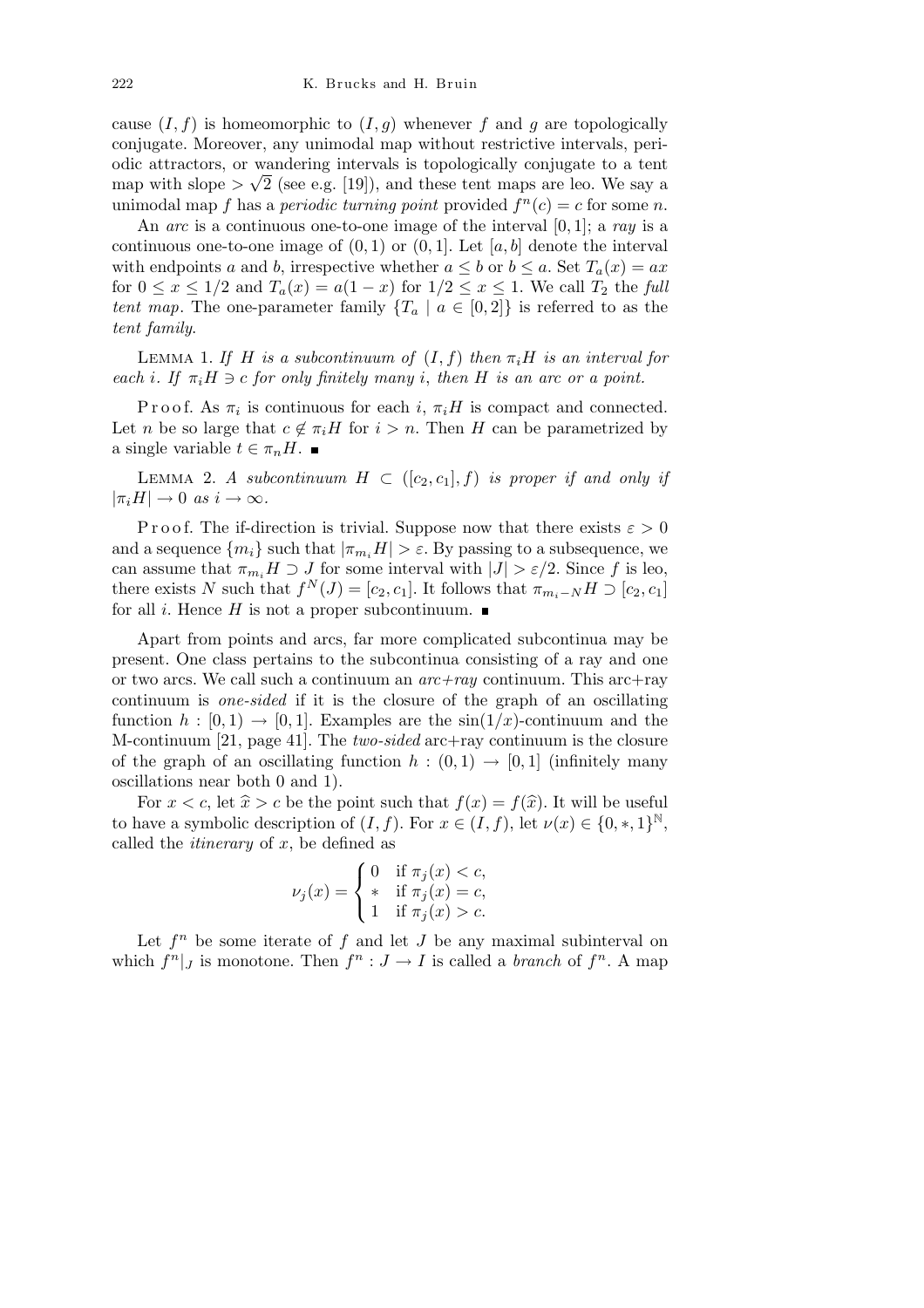is called *long-branched* if there exists  $\varepsilon > 0$  such that  $|f^{(n)}(J)| > \varepsilon$  for every *n* and every branch  $f^n : J \to I$  of  $f^n$ . For example, since  $\partial f^n(J) \subset$ orb(*c*) *∪ {*0*}*, any map with a finite critical orbit is long-branched.

A branch  $f^n : J \to I$  is called a *central branch* if  $c \in \partial J$ . Hence there are always two central branches, the images of which are the same. An iterate *n* is called a *cutting time* if the image of the central branch of  $f^n$  contains  $c$ . The subsequent cutting times are denoted by  $S_0, S_1, S_2, \ldots$   $(S_0 = 1)$ . If  $f^{S_k}: J \to I$  is the left central branch of  $f^{S_k}$ , then there is a unique point  $z_k \in J$  such that  $f^{S_k}(z_k) = c$ . By construction,  $z_k$  has the property that  $0 \leq j \leq S_k$   $f^{-j}(c) \cap (z_k, c) = \emptyset$  and is therefore called a *closest precritical point*. The symmetric point  $\hat{z}_k$  is also a closest precritical point. It can be proven that the difference of two subsequent cutting times is again a cutting time. Hence we can write

(1) 
$$
S_k - S_{k-1} = S_{Q(k)},
$$

where  $Q : \mathbb{N} \to \mathbb{N}$  is an integer function, called the *kneading map*. An equivalent statement is

(2) 
$$
f^{S_k}(c) \in (z_{Q(k+1)-1}, z_{Q(k+1)}) \cup [\widehat{z}_{Q(k+1)}, \widehat{z}_{Q(k+1)-1}).
$$

The kneading map was introduced by Hofbauer (see e.g. [16, 17]). A survey of this tool can be found in [12]. Clearly, every unimodal map has a kneading map. Conversely, an integer map *Q* is *admissible*, i.e. is realized as the kneading map of some unimodal map, if the following admissibility condition holds:

(3) 
$$
\{Q(k+j)\}_{j\geq 1} \succeq \{Q(Q^2(k)+j)\}_{j\geq 1} \text{ for all } k \geq 1.
$$

Here  $\succeq$  denotes the lexicographical ordering. The kneading map (or cutting times) determine the combinatorics of *f* completely, and therefore the topology of the inverse limit space. Here it is important to have *f* leo, so that ambiguities involving e.g. stable periodic orbits cannot occur (see [19, Section II.3]).

**3. Dense rays.** For a subcontinuum  $H \subset (I, f)$ , let  $\{n_i\}_{i\geq 1}$  be the set of *critical projections*, i.e. the integers  $n_i$  such that  $c \in \text{int } \pi_{n_i}H$ . By applying  $\hat{f}^{-1}$  to *H*, we may assume that  $n_1 = 1$ . Only the asymptotic behaviour of the critical projections is important.

LEMMA 3. Let  $H \subset (I, f)$  be a subcontinuum with critical projections *{ni}.*

(i) *For each*  $i \geq 2$ , *there exist*  $k_i$  *such that*  $n_i - n_{i-1} = S_{k_i}$ *. Moreover*,  $c_{S_{k_i}} \in \partial \pi_{n_{i-1}} H$ *.* 

(ii) For each  $i \geq 1$ ,  $j \geq 0$ , either  $n_i - S_{k_i+j}$  is a critical projection, or  $n_i - S_{k_i + j} < n_1$ .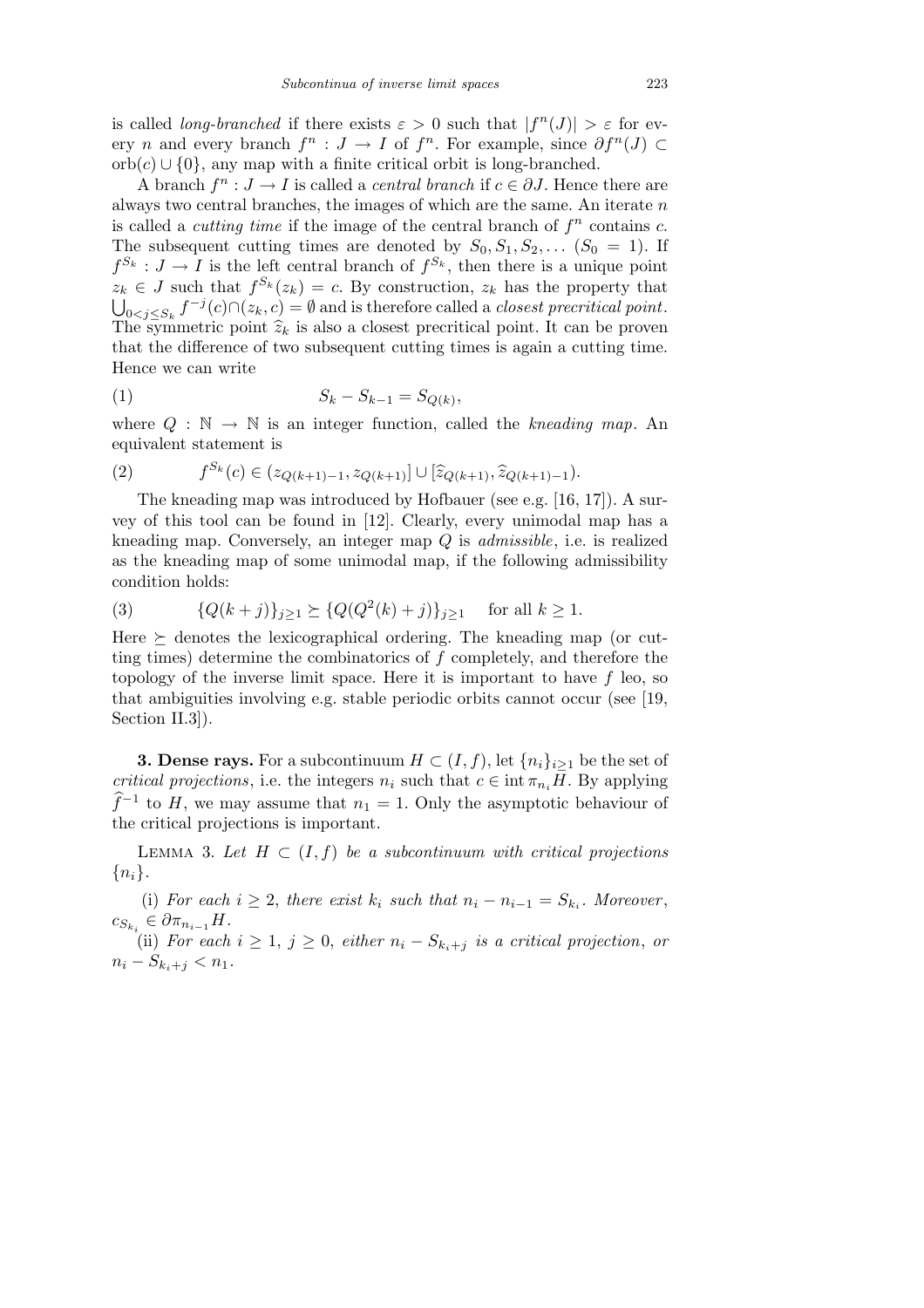Proof. For  $i \geq 2$ , let  $k_i$  be minimal such that  $z_{k_i}$  or  $\hat{z}_{k_i} \in \pi_{n_i}H$ . Because  $z_{k_i}$  is a closest precritical point,  $n_i - S_{k_i} = \max\{n < n_i \mid \pi_n H \ni c\}$ . Therefore  $n_i - S_{k_i} = n_{i-1}$ . Since  $c_1 \in \partial \pi_{n_i-1}H$  and  $f^j(\pi_{n_i-1}H) \not\supseteq c$  for  $j < S_{k_i}$ , also  $c_{S_{k_i}} \in \partial \pi_{n_{i-1}} H$ . This proves the first statement. We now have  $\pi_{n_i}H \supset [z_{k_i}, c]$  or  $[c, \widehat{z}_{k_i}]$ . Therefore also  $\pi_{n_i}H \ni z_{k_i+j}$  or  $\widehat{z}_{k_i+j}$  for each  $j \geq 0$ . It follows that  $f^{S_{k_i+j}}(\pi_{n_i}H) \ni c$ , i.e.  $n_i - S_{k_i+j} \in \{n_m\}$  for each *j* ≥ 0 or  $n_i - S_{k_i + j} < n_1$ . ■

DEFINITION 1. Let  $H \subset (I, f)$  be a subcontinuum with critical projections  $\{n_i\}$ . For  $i \geq 1$  let  $M_{n_i}$  be the closure of a component of  $\pi_{n_i}H \setminus \{c\}$ such that

(4) 
$$
f^{S_{k_i}}(M_{n_i}) = \pi_{n_{i-1}}H.
$$

and let  $L_{n_i}$  be the closure of the remaining component.

In Definition 1, it may be the case that the closure of each component of  $\pi_{n_i} H \setminus \{c\}$  satisfies (4). In this case, let  $L_{n_i}$  be the component containing  $c_{S_{k_{i+1}}}$ .

PROPOSITION 1. Let  $H \subset (I, f)$  be a subcontinuum. Then H is a point *or contains a dense ray.*

Proof. Let  $\varphi_1 : [0,1] \to \pi_{n_1}H$  be linear, onto, and such that  $\varphi_1(1) =$  $c_{S_{k_2}}$ . Set  $\alpha_2 = 0$  and  $\beta_2 = 1$ . Recursively define  $\varphi_i : [\alpha_{i+1}, \beta_{i+1}] \to \pi_{n_i}H$  to be a continuous monotone map such that  $f^{S_{k_i}} \circ \varphi_i|_{[\alpha_i,\beta_i]} = \varphi_{i-1}|_{[\alpha_i,\beta_i]}$  with  $\varphi_i([\alpha_i,\beta_i]) = M_{n_i}$ , and such that  $\varphi_i : [\alpha_{i+1},\beta_{i+1}] \setminus [\alpha_i,\beta_i] \to L_{n_i}$  is linear and onto. The  $\alpha_i$  and  $\beta_i$  are chosen so that  $-1 < \ldots \le \alpha_4 \le \alpha_3 \le \alpha_2 <$  $\beta_2 \leq \beta_3 \leq \beta_4 \leq \ldots < 2$ , and so that  $|\alpha_{i+1} - \alpha_i| = 0$  and  $|\beta_{i+1} - \beta_i| = 1/2^i$ or vice versa for all *i*. Let  $\alpha = \lim_{i \to \infty} \alpha_i$  and  $\beta = \lim_{i \to \infty} \beta_i$ . For a fixed  $m \geq 1$  and  $x \in (\alpha, \beta)$ , set  $i_0 = \min\{i \mid x \in [\alpha_{i+1}, \beta_{i+1}] \text{ and } m \leq n_i\}$ . Then, by construction,  $f^{n_i-m} \circ \varphi_i(x) = f^{n_{i_0}-m} \circ \varphi_{i_0}(x)$  for  $i \geq i_0$ . Hence, we can take limits and define  $\Phi : (\alpha, \beta) \to H$  as

$$
\varPhi_m=\lim_{i\to\infty}f^{n_i-m}\circ\varphi_i.
$$

As  $\Phi$  is one-to-one and continuous,  $R = \Phi((\alpha, \beta))$  is a ray. By construction,  $\pi_n R = \pi_n H$  for each *n*. Hence, *R* lies dense in *H*.

For a map f and integers  $\{n_i\}$ , the next proposition gives combinatorial conditions which allow a subcontinuum  $H \subset (I, f)$  with critical projections precisely  $\{n_i\}$ . In fact, *H* is the largest subcontinuum of  $(I, f)$  with this set of critical projections, i.e., if *H<sup>* $\prime$ *</sup>* is another subcontinuum, then  $H' \subset H$  if and only if the critical projections of  $H<sup>0</sup>$  are a subset of the critical projections of *H*.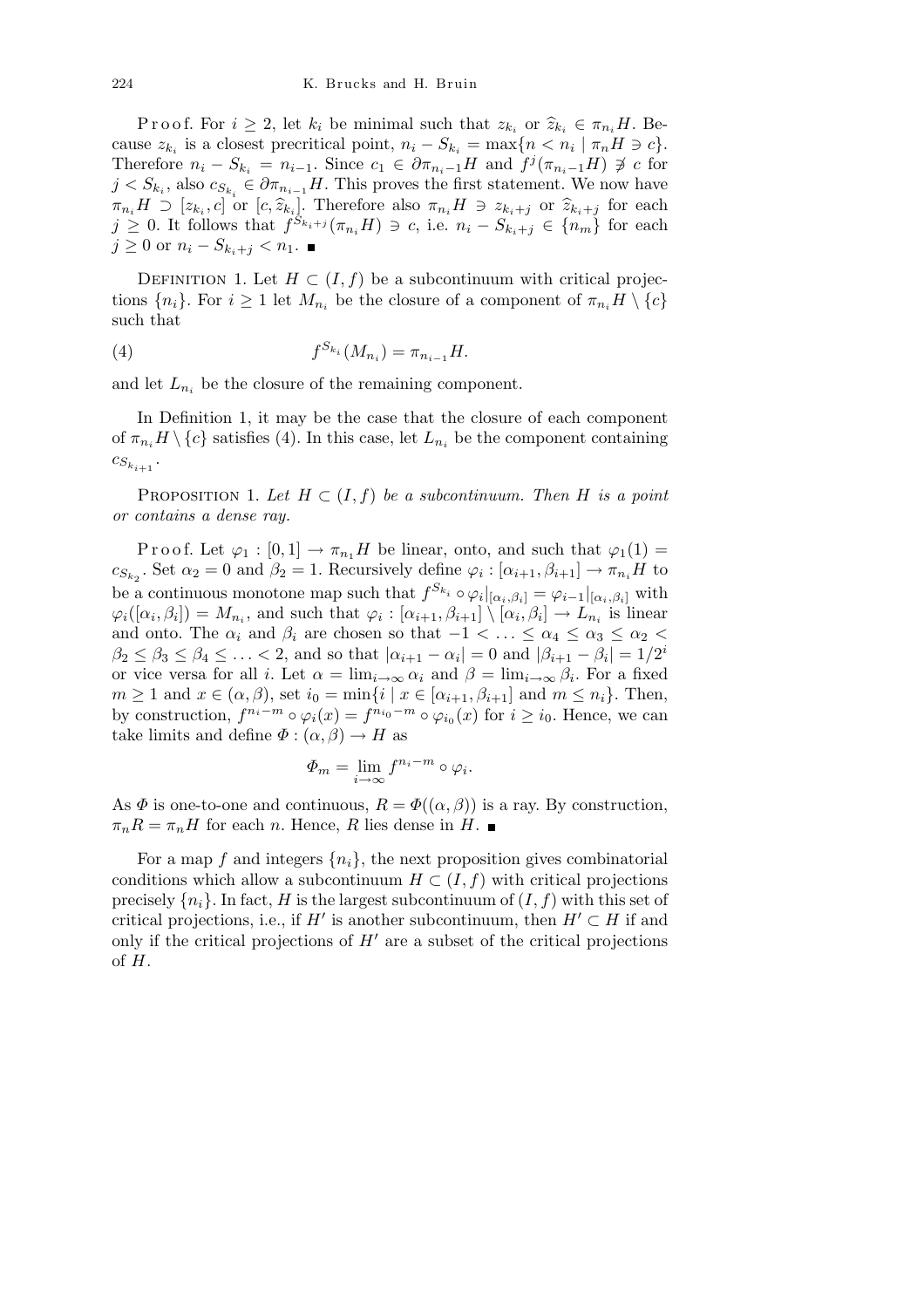PROPOSITION 2. Let *f* and a set of integers  $\{n_i\}_{i\geq 1}$  satisfy:

(i) For each  $i \geq 2$ , there exists  $k_i$  such that  $n_i - n_{i-1} = S_{k_i}$  with  $n_1 = 1$ .

(ii) *For each such*  $k_i$ ,  $Q(Q(k_i) + 1) < k_{i-1}$ .

(iii) For each  $i \geq 2$ ,  $\{S_{k_i+j}\}_{j\geq 0} \succeq \{n_i - n_{i-j-1}\}_{j\geq 0}$ , where  $\succeq$  denotes *the lexicographical ordering.*

*Then there is a subcontinuum*  $H \subset (I, f)$  whose critical projections are *precisely*  $\{n_i\}_{i\geq 1}$ *. If additionally*  $k_i \to \infty$ *, then H is a proper subcontinuum.* 

P r o o f. We construct the subcontinuum *H* by constructing the projections  $\pi_n H$ . For  $n < n_2$  let

$$
\pi_n H = f^{n_2 - n}([z_{k_2 - 1}, c]).
$$

Because  $[z_{k_2-1}, c]$  is a maximal interval on which  $f^{S_{k_2}}$  is monotone,  $\pi_n H \neq$ c for  $n_1 < n < n_2$ , but  $\pi_{n_1}H = f^{S_{k_2}}([z_{k_2-1}, c]) = [c_{S_{Q(k_2)}}, c_{S_{k_2}}] \ni c$ . Also,  $\pi_{n_2-1}H \ni c_1$ . Let  $M_{n_2}$  be the interval adjacent to  $[c, c_{S_{k_3}}]$  such that  $f(M_{n_2}) = \pi_{n_2-1}H$ , and let

$$
\pi_{n_2}H = M_{n_2} \cup [c, c_{S_{k_3}}].
$$

Then  $\pi_{n_2}H \subset [z_{k_2-1}, \hat{z}_{k_2-1}]$ . Indeed,  $M_{n_2}$  is one of  $[z_{k_2-1}, c]$  or  $[c, \hat{z}_{k_2-1}]$ since  $f^{S_{k_2}}|_{M_{n_2}}$  is monotone and  $[z_{k_2-1}, c]$  is a monotonicity interval of  $f^{S_{k_2}}$ . Assumption (iii) and Lemma 3(i) imply that  $S_{k_3+1} \geq n_3 - n_1$  and therefore that  $Q(k_3 + 1) \geq k_2$ . Hence,  $c_{S_{k_3}} \in [z_{k_2-1}, \hat{z}_{k_2-1}]$ .

Let us continue the construction under the inductive assumption that

(5) 
$$
\pi_{n_i} H \subset [z_{k_i-1}, \widehat{z}_{k_i-1}] \text{ and } c_{S_{k_{i+1}}} \in \partial \pi_{n_i} H.
$$

This holds, as we just checked, for  $i = 2$ . For  $n_{i-1} < n < n_i$  let

$$
\pi_n H = f^{n_i - n}(M_{n_i}),
$$

where  $M_{n_i}$  is the maximal interval adjacent to  $[c, c_{S_{k_{i+1}}}]$  such that  $f^{S_{k_i}}(M_{n_i})$  $= \pi_{n_{i-1}} H$ . Now  $f^{S_{k_i}}$  maps  $[z_{k_i-1}, c]$  monotonically on  $[c_{S_{Q(k_i)}}, c_{S_{k_i}}]$ , and because  $Q(Q(k_i)+1) < k_{i-1}$ , we have  $[c_{S_{Q(k_i)}}, c_{S_{k_i}}] \supset [z_{k_{i-1}-1}, c_{S_{k_i}}]$ . Therefore *M*<sub>*n*<sup>*i*</sup></sup> is well defined and contained in  $[z_{k_i-1}, \hat{z}_{k_i-1}]$ . Let</sub>

$$
\pi_{n_i} H = M_{n_i} \cup [c, c_{S_{k_{i+1}}}].
$$

Again (use assumption (iii) and Lemma 3(i)),  $S_{k_{i+1}+1} \geq n_{i+1} - n_{i-1}$  implies  $Q(k_{i+1}+1) \geq k_i$ , and hence  $c_{S_{k_{i+1}}} \in [z_{k_i-1}, \hat{z}_{k_i-1}]$ . This proves the induction hypothesis  $(5)$  for  $i + 1$ , and we can continue the construction.

In this way we obtain a sequence of compact projections  $\pi_n H$  with the property that  $f(\pi_n H) \supset \pi_{n-1} H$ . It remains to show that  $f(\pi_n H) \subset \pi_{n-1} H$ . In fact, it suffices to check that  $f^{S_{k_i}}([c, c_{S_{k_{i+1}}}] \subset \pi_{n_{i-1}}H$ .

We know that  $[c, c_{S_{k_{i+1}}}] \subset \pi_{n_i} H$ . Now  $f^{S_{k_i}}([c, c_{S_{k_{i+1}}}]) = [c_{S_{k_i}}, c_{S_{k_{i+1}}+S_{k_i}}]$ is an interval that overlaps  $\pi_{n_{i-1}}H$ . If  $S_{k_{i+1}+1} > n_{i+1} - n_{i-1} = S_{k_{i+1}} + S_{k_i}$ then  $[c_{S_{k_i}}, c_{S_{k_{i+1}}+S_{k_i}}] \not\supseteq c$ . Therefore this interval is contained in  $\pi_{n_{i-1}}H$ .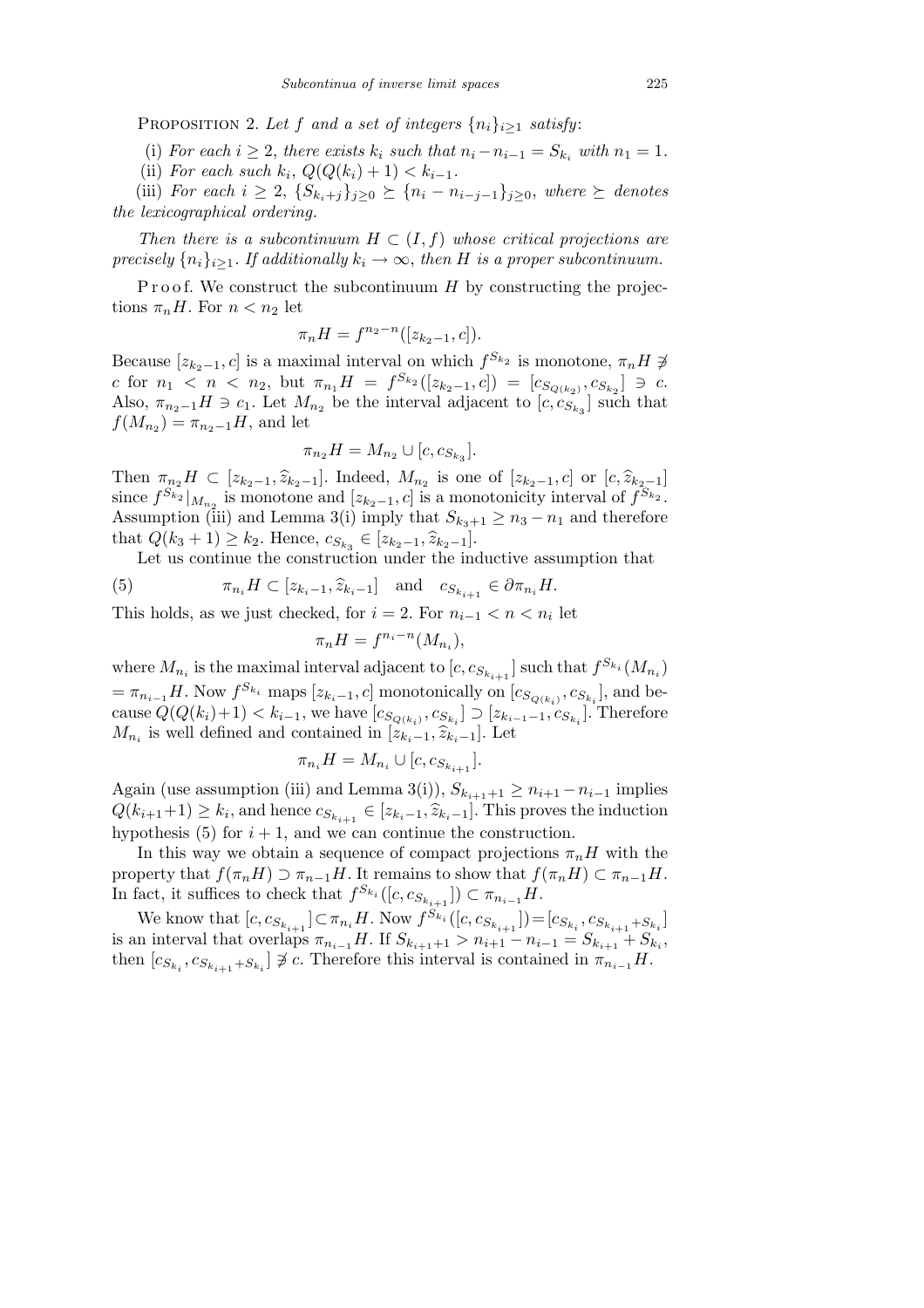If  $S_{k_{i+1}+1} = n_{i+1} - n_{i-1} = S_{k_{i+1}} + S_{k_i}$ , then  $[c_{S_{k_i}}, c_{S_{k_{i+1}}+S_{k_i}}] \ni c$ . The piece  $[c, c_{S_{k_i}}]$  is contained in  $\pi_{n_{i-1}}H$ . But the piece  $[c, c_{S_{k_{i+1}+1}}]$  is not yet accounted for. However, if we take another *S<sup>k</sup>i−*<sup>1</sup> iterates and compare  $S_{k_{i+1}+2}$  with  $S_{k_{i+1}+1}+S_{k_{i-1}}$ , using assumption (iii), we can repeat the above arguments. This shows that *H* is a subcontinuum.

Finally, because  $\pi_{n_i} H \subset [z_{k_i-1}, \hat{z}_{k_i-1}]$ , Lemma 2 together with the assumption that  $k_i \to \infty$  entail that *H* is indeed a proper subcontinuum.

**4. Arc+ray subcontinua.** In this section we give sufficient conditions for a subcontinuum  $H$  to be an arc+ray continuum. In [11] it is shown that  $f$ being long-branched is equivalent to *Q* being bounded. Hence, by (2), when f is long-branched, the  $c_{S_k}$ 's are bounded away from  $c$ .

Proposition 3. *If f is long-branched*, *then the only proper subcontinua of*  $([c_2, c_1], f)$  *are points and arcs.* 

Proof. Let *H* be a subcontinuum with critical projections  $\{n_i\}$ . If  $\{n_i\}$ is finite, then *H* is an arc or point (see Lemma 1). Assume therefore that  ${n_i}$  is infinite. By Lemma 3,  $\pi_{n_i} H \supset [c, c_{S_{k_{i+1}}}]$ . Because *f* is long-branched,  $c_{S_{k_{i+1}}}$  is bounded away from *c*. Therefore  $|\pi_n H| \nrightarrow 0$  and, by Lemma 2, *H* is not proper.

The next theorem makes it clear that there are non-long-branched maps with only arcs as proper subcontinua.

THEOREM 1. Let H be a subcontinuum with critical projections  $\{n_i\}$  and  $\pi_{n_i}H = M_{n_i} \cup L_{n_i}$  *as in Definition* 1*. If there exists i*<sub>0</sub> *such that for every*  $i > i_0$  and  $i > j \geq i_0$  we have  $c \notin \text{int } f^{n_i - n_j}(L_{n_i}),$  then *H* is a point, an *arc*, *a* sin( $1/x$ )-continuum or two sin( $1/x$ )-continua glued together at their *rays.*

REMARK. If the subcontinuum *H* has been constructed as in Proposition 2, then the hypotheses of Theorem 1 are met when there exists  $i_0$  such that for every  $k_i$  (recall:  $n_i - n_{i-1} = S_{k_i}$ ) we have  $S_{k_i+1} > n_i - n_{i_0}$ .

Proof (of Theorem 1). By applying  $\hat{f}^{-(n_i - n_{i_0})}$  we can shift  $n_{i_0}$  into *n*1. We may assume that *c* is not periodic; in the periodic case every proper subcontinuum is an arc or a point, as one may derive from Proposition 3.

Let  $\Phi : (\alpha, \beta) \to R$  be the parametrization of the dense ray constructed in Proposition 1. It suffices to consider  $cl \Phi((\beta_0, \beta))$ , since  $cl \Phi((\alpha, \alpha_0))$  is similar.

Suppose that *i, j* are such that  $\beta_i$  <  $\beta_{i+1}$  =  $\beta_j$  <  $\beta_{j+1}$ . Then  $\Phi_{n_i}([\beta_i, \beta_{i+1}]) = \varphi_i([\beta_i, \beta_{i+1}]) = L_{n_i}$  and  $\Phi_{n_i}([\beta_j, \beta_{j+1}]) = f^{n_j - n_i}(L_{n_j}) \subset$ *L*<sub>*n*<sup>*i*</sup></sub>. Hence, by induction, it follows that for each  $m \in \mathbb{N}$ ,  $\{\Phi_m([\beta_i, \beta_{i+1}]) |$  $n_i \geq m$ ,  $\beta_i \neq \beta_{i+1}$  is a *nested* sequence of closed intervals. Moreover, if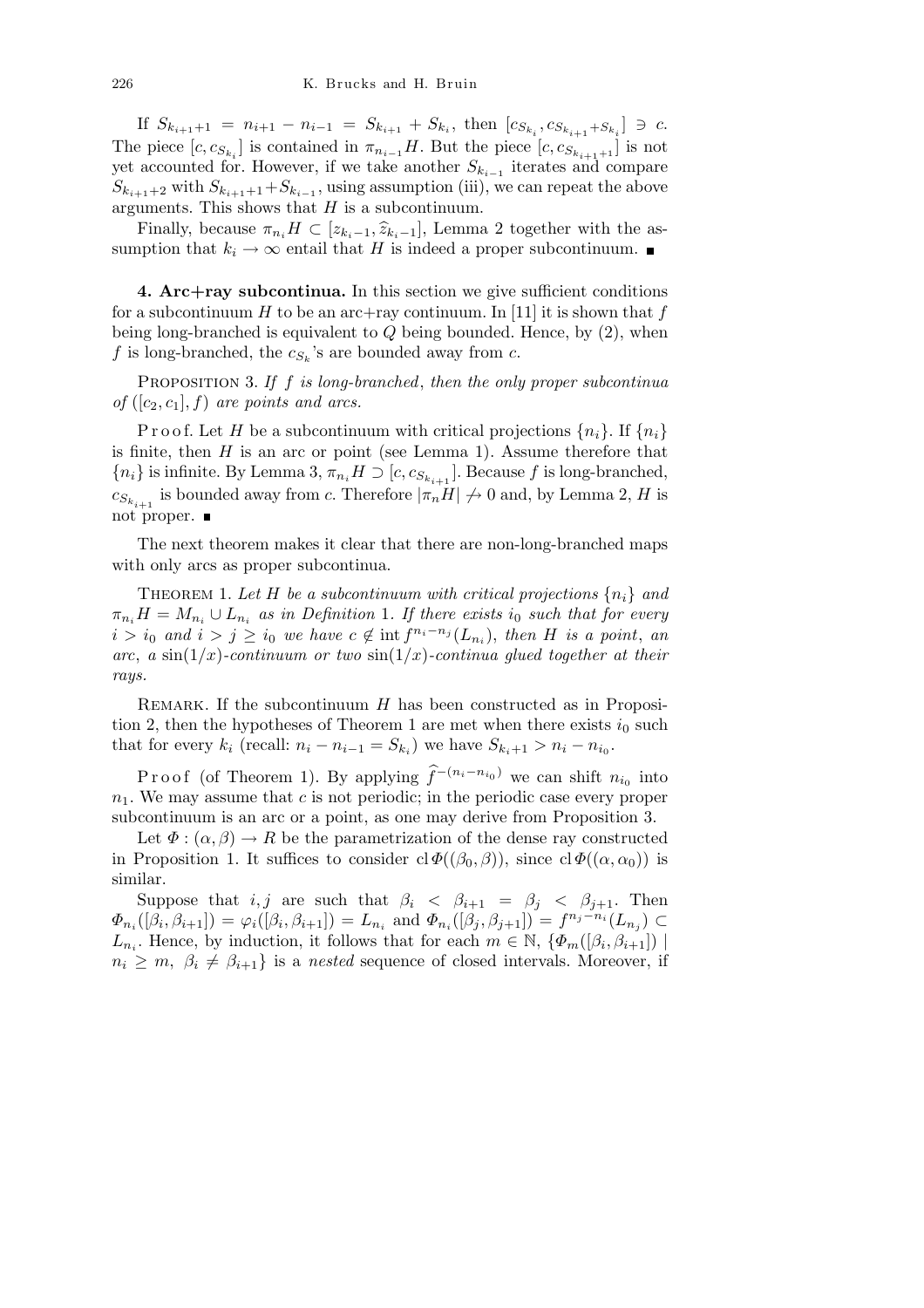$\beta_i < s, t < \beta$ , then

$$
\nu_j(\Phi(s)) = \nu_j(\Phi(t)) \quad \text{ for all } j < n_i.
$$

Define  $\psi : \Phi([\beta_0, \beta)) \to \mathbb{R}^2$  as

$$
\psi(x) = (\Phi^{-1}(x), \pi_1 x).
$$

Then  $\psi(\Phi|\beta_0, \beta)$  is the graph of an oscillating function  $h : [\beta_0, \beta] \rightarrow [c_2, c_1]$ , such that  $h([\beta_i, \beta_{i+1}]) = \Phi_1([\beta_i, \beta_{i+1}])$ . We show that  $\psi$  is uniformly continuous. For  $\varepsilon > 0$  let  $D > 0$  be such that  $2^{-D} < \varepsilon/2$ . Set  $D' = \min\{i > D \mid \varepsilon$  $\beta_i \neq \beta_{i+1}$  and  $D'' = \min\{i > D' \mid \beta_i \neq \beta_{i+1}\}\$ . Let  $\eta_1 = \min\{|L_{n_i}| \mid i \leq D\}$ and  $\eta_2 = \min\{|A| \mid i \leq D''$ ,  $A \subset M_{n_i}$  and  $f^{S_{k_i}}(A) = L_{n_{i-1}}\}$ . We may assume that *f* is Lipschitz with Lipschitz constant  $L \geq 2$ . Let

$$
\delta = \min \left\{ \frac{\varepsilon}{2}, \frac{\eta_1}{L^{n_{D'}} 2^{n_{D'+1}+1}}, \frac{\eta_2}{2^{n_{D''}}} \right\}.
$$

If  $x, y \in \Phi([\beta_0, \beta))$  have distance less than  $\delta$ , then clearly  $|\pi_1 x - \pi_1 y| \leq \delta$ *ε*  $\frac{\varepsilon}{2}$ . Hence, it suffices to show that  $|\Phi^{-1}(x) - \Phi^{-1}(y)| \leq \varepsilon/2$ . Assume that  $\tilde{\Phi}^{-1}(x) \leq \Phi^{-1}(y)$ , and let *i* be such that  $\Phi^{-1}(x) \in [\beta_i, \beta_{i+1})$ . If  $i > D$ , then obviously  $|\Phi^{-1}(x) - \Phi^{-1}(y)| < \beta - \beta_i \leq 2^{-D} < \varepsilon/2$ . So assume that  $i \leq D$ .

We distinguish three cases:

•  $\Phi^{-1}(y) \in [\beta_i, \beta_{i+1})$ . Since  $\Phi_{n_i}|_{[\beta_i, \beta_{i+1}]} = \varphi_i|_{[\beta_i, \beta_{i+1}]}$  is a linear map onto  $L_{n_i}$ , it follows that

$$
|\Phi^{-1}(x) - \Phi^{-1}(y)| = \frac{\beta_{i+1} - \beta_i}{|L_{n_i}|} |\pi_{n_i} x - \pi_{n_i} y| < \frac{2^{-i}}{\eta_1} 2^{n_i} \delta < \frac{\varepsilon}{2}.
$$

•  $\Phi^{-1}(y) \in [\beta_j, \beta_{j+1}]$ , where *j* is such that  $\beta_{i+1} = \beta_j < \beta_{j+1}$ . Now  $\varphi_j|_{[\beta_i,\beta_{j+1}]}$  is monotone, where  $\varphi_j|_{[\beta_j,\beta_{j+1}]}$  is a linear map onto  $L_{n_j}$ , and  $f^{n_j - n_i} \circ \varphi_j|_{[\beta_i, \beta_{i+1}]} = \varphi_i|_{[\beta_i, \beta_{i+1}]}$  is a linear map onto  $L_{n_i}$ . Hence the slope of  $\varphi_j|_{[\beta_i,\beta_{j+1}]}$  is larger than

$$
\min\left\{\frac{|L_{n_j}|}{\beta_{j+1}-\beta_j}, \frac{|L_{n_i}|}{(\beta_{i+1}-\beta_i)L^{n_j-n_i}}\right\} > \frac{\eta_1}{L^{n_{D'}}}.
$$

It follows that

$$
|\varPhi^{-1}(x)-\varPhi^{-1}(y)|\leq \frac{L^{n_{D'}}|\pi_{n_j}x-\pi_{n_j}y|}{\eta_1}<\frac{L^{n_{D'}}}{\eta_1}2^{n_j}\delta<\frac{\varepsilon}{2}.
$$

•  $\Phi^{-1}(y) > \beta_{j+1}$ , where  $\beta_{i+1} = \beta_j < \beta_{j+1}$ . Let *k* be such that  $\beta_{j+1} =$  $\beta_k < \beta_{k+1}$ . (Note that  $k \leq D''$ .) Because  $\{\Phi_{n_k}([\beta_l, \beta_{l+1}]) \mid l \geq k \text{ and } \beta_l \neq l\}$  $\beta_{l+1}$  are nested intervals,  $\pi_{n_k} y \in L_{n_k}$ . Also,  $\pi_{n_k} x \in M_{n_k}$  and  $[\pi_{n_k} x, c]$ contains the interval *A* that is mapped onto  $L_{n_j}$  by  $f^{n_k - n_j}$ . Therefore  $|\pi_{n_k} x - \pi_{n_k} y| \geq |A| > \eta_2$  and  $d(x, y) > \eta_2/2^{n_D n} \geq \delta$ . This contradicts the choice of *x* and *y*.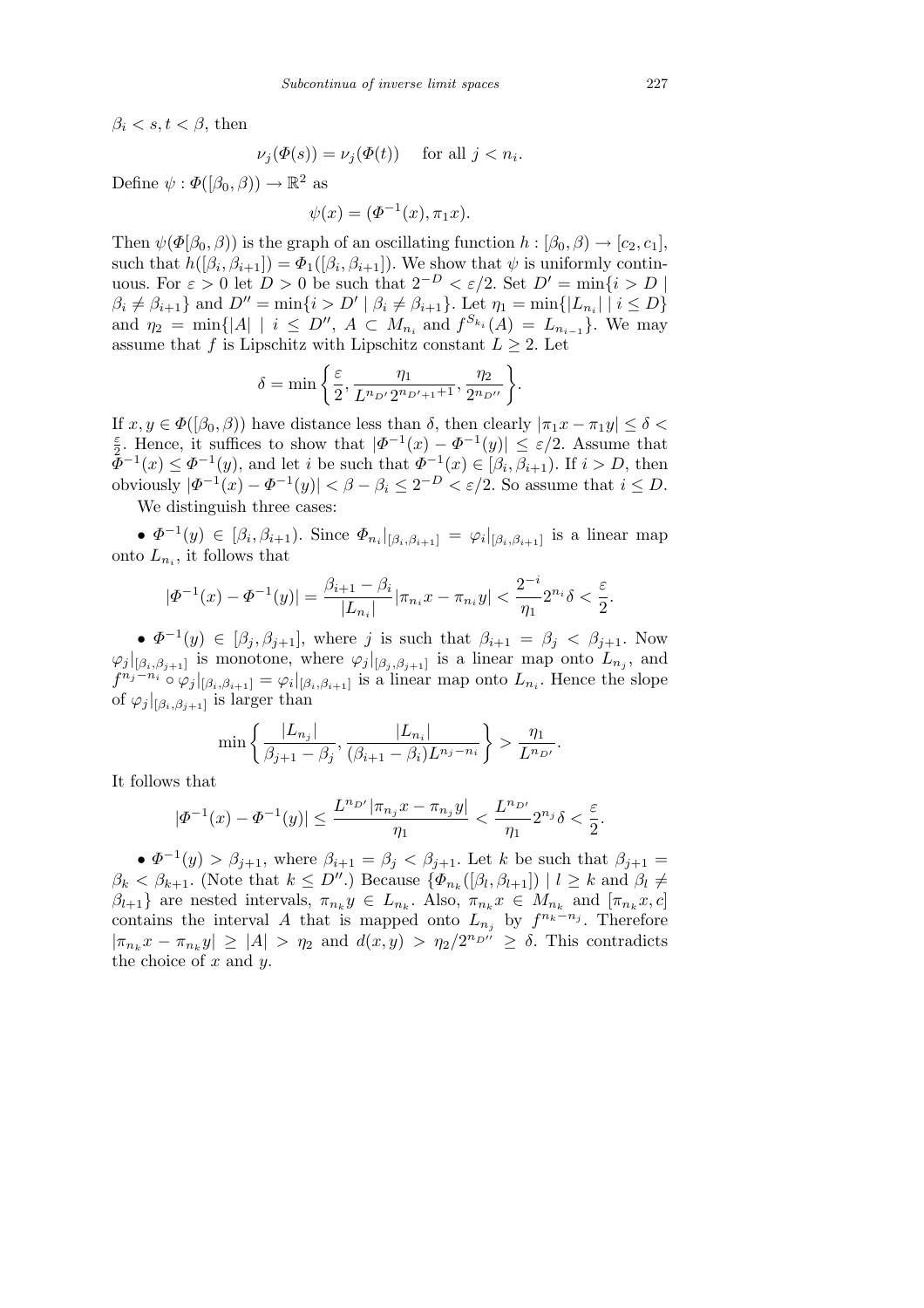This proves that  $\psi$  is uniformly continuous and therefore we can extend  $\psi$  to the closure of *R*. Because cl *R* is compact, it is homeomorphic to an arc  $\psi$  to the closure of *R*. Because cf *R* is compact, it is nomeomorphic to an arc<br>if  $\bigcap_{i\geq 1, \beta_i\neq \beta_{i+1}} \Phi_1([\beta_i, \beta_{i+1}])$  is a point, and homeomorphic to a sin(1/*x*)continuum if  $\bigcap_{i\geq 1, \beta_i\neq \beta_{i+1}} \Phi_1([\beta_i, \beta_{i+1}])$  is a non-degenerate interval.

Closely related to the kneading map is the *Hofbauer tower* [16]. Given a unimodal map *f*, the associated Hofbauer tower is the disjoint union of intervals  ${D_n}_{n \geq 2}$ , where  $D_2 = [c_2, c_1]$  and, for  $n \geq 2$ ,

$$
D_{n+1} = \begin{cases} f(D_n) & \text{if } c \notin D_n, \\ [c_{n+1}, c_1] & \text{if } c \in D_n. \end{cases}
$$

By (1) it follows that for  $k \geq 2$ ,

(6) 
$$
D_{S_k} = [c_{S_k}, c_{S_{Q(k)}}].
$$

As the core is compact, an equivalent formulation of leo is: for every  $\varepsilon > 0$ , there is a positive integer *N* such that if *U* is an open subinterval of the core with  $|U| \geq \varepsilon$ , then for every  $n \geq N$ ,  $f^{n}(U) = [c_2, c_1]$ . Hence, leo, (2), and (6) give

(7) 
$$
\lim_{k \to \infty} Q(k) = \infty \Rightarrow \lim_{n \to \infty} |D_n| = 0,
$$

where *Q* is the kneading map of *f*.

COROLLARY 1. *Suppose f is such that*  $Q(Q(k) + 1)$  *is bounded. Then every proper subcontinuum of*  $([c_2, c_1], f)$  *is a point, an arc, or a* sin $(1/x)$ *continuum.*

P r o o f. The "geometric" meaning of this bound is as follows. From (6), the *S*<sup>*k*</sup>th level in the Hofbauer tower is  $D_{S_k} = [c_{S_k}, c_{S_{Q(k)}}]$ . Using (2),

 $c_{S_{Q(k)}} \in (z_{Q(Q(k)+1)-1}, z_{Q(Q(k)+1)}] \cup [\widehat{z}_{Q(Q(k)+1)}, \widehat{z}_{Q(Q(k)+1)-1}).$ 

Thus  $Q(Q(k) + 1)$  bounded means the  $c_{S_{Q(k)}}$ 's are uniformly bounded away from *c*.

Suppose that  $Q(Q(k) + 1) \leq B$  for all k. Let H be a subcontinuum with critical projections  $\{n_i\}$ . We may assume that  $\{n_i\}$  is infinite; otherwise *H* is a point or an arc by Lemma 1. Using Lemma 2 and applying  $\widehat{f}$ , we may assume that

(8) 
$$
|\pi_{n_i} H| < |c - z_{S_B}| \quad \text{for all } i.
$$

If for some *i*, *c* ∈  $f^{S_{k_i}}([c, c_{S_{k_{i+1}}}])$ , then (use (6))  $[c_{S_{k_{i+1}+1}}, c_{S_{Q(k_{i+1}+1)}}]$  ⊂  $\pi_{n_{i-1}}H$ , contradicting (8). Hence, Theorem 1 applies with  $L_{n_i} = [c, c_{S_{k_{i+1}}}]$ for all *i* and therefore *H* is a point, an arc, or a  $\sin(1/x)$ -continuum.

Corollary 2. *Let H be a proper subcontinuum satisfying the hypotheses of Theorem* 1*. If additionally*  $\lim_{k\to\infty} Q(k) = \infty$ , then *H is either a point or an arc.*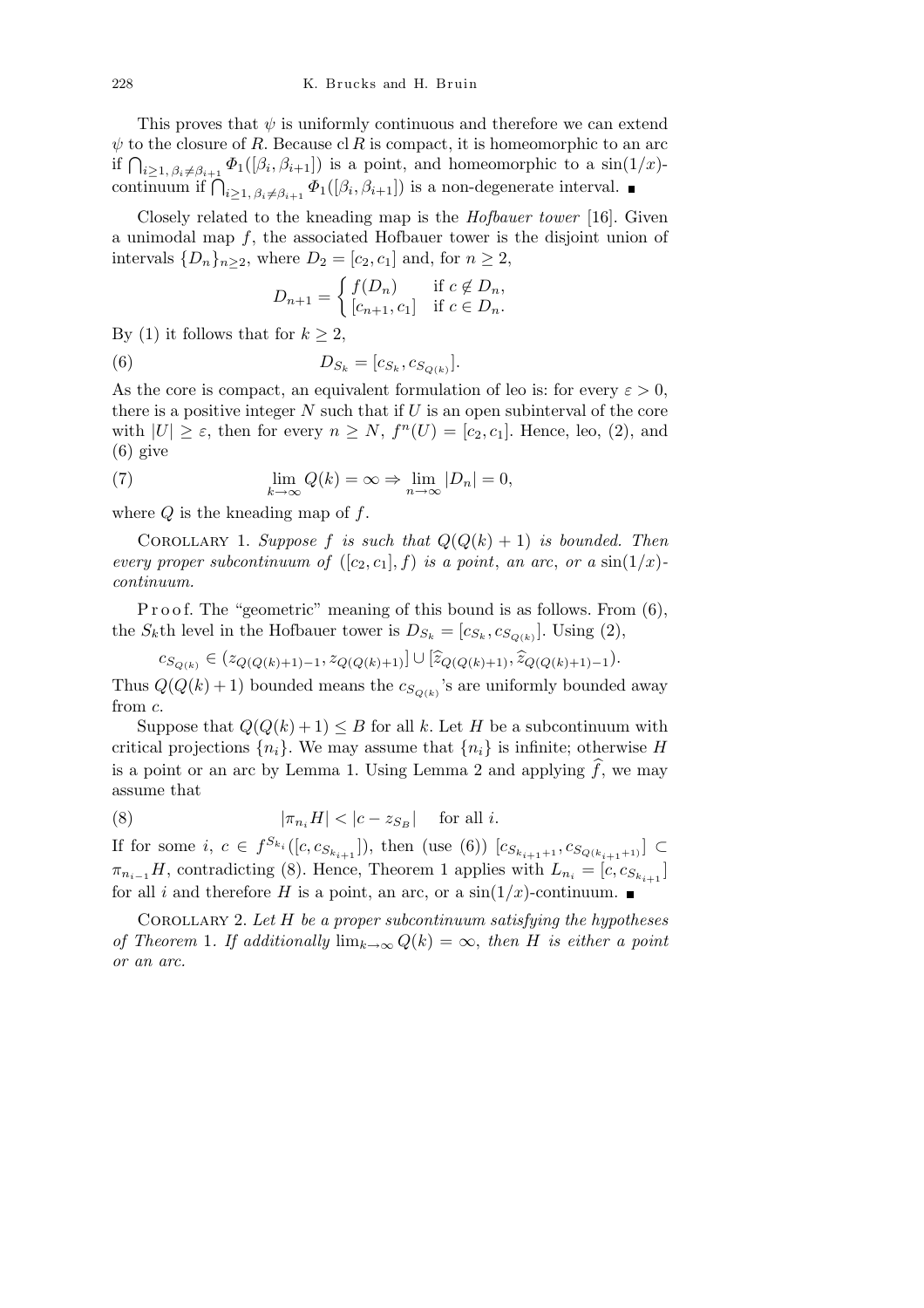Proof. If *H* is homeomorphic to a  $sin(1/x)$ -continuum or to two  $\sin(1/x)$ -continua glued together, then  $\bigcap_{i\geq 1, \beta_i\neq \beta_{i+1}} \Phi_1([\beta_i, \beta_{i+1}]) = J$  with *J* a non-degenerate interval. The construction of *J* implies that  $|D_n| \nrightarrow 0$ , contradicting  $(7)$ .

Example 1. We give a map *f* (or rather its kneading map *Q*) such that  $f$  is not long-branched, but all proper subcontinua of  $(I, f)$  are arcs or points. Let  $\{k_i\}$  be a sequence such that  $k_i - k_{i-1} > 3$ . Let *Q* be a kneading map such that

$$
Q(k+1) \le 10
$$
 if  $k \notin \{k_i\}$ ,  $Q(k_i+1) - k_{i-1} \to \infty$ .

As *Q* is not bounded, *f* is not long-branched. Let *H* be a subcontinuum with critical projections  $\{n_i\}$ . It follows from Lemmas 2 and 3 that  $n_i - n_{i-1} \in$  ${S_{k_j}}$ <sup>*j*</sup> for all but finitely many *i*. For simplicity assume that  $n_i - n_{i-1} = S_{k_i}$ for all *i* (passing to a subsequence if needed). Let  $i_0$  be such that  $Q(k_i+1)$ *k*<sub>*i*</sub>−1 + 1 for all *i*  $\geq i_0$ . Then it follows by induction that  $n_i - S_{k_i+1} < n_{i_0}$ for all  $i \geq i_0$ . In fact,  $(n_i - n_{i_0}) - S_{k_i+1} \to -\infty$ . Therefore the condition of Theorem 1 is satisfied. Write  $J_i = \Phi_{n_{i_0}}([a_i, a_{i+1}]) = f^{n_i - n_{i_0}}([c, c_{S_{k_{i+1}}}])$ . Then  $J_i$  are nested intervals, and  $S_{k_{i+1}+1} - (n_i - n_{i_0}) = \min\{j \mid f^j(J_i) \ni c\}.$ Because  $S_{Q(k_i+1)} - n_1 \rightarrow \infty$ ,  $|J_{i-1}| \rightarrow 0$ . As was shown in the proof of Theorem 1,  $H = \text{cl } R$  is an arc.

THEOREM 2. Let H be a subcontinuum with critical projections  $\{n_i\}$  and  $\pi_{n_i}H = M_{n_i} \cup L_{n_i}$  as in Definition 1*. If there exists a sequence*  $\{i(m)\}$  *such* that  $c \notin \text{int } f^{n_i - n_j}(L_{n_i})$  for every m, every  $i > i(m)$  and every  $1 \leq j < i(m)$ , *then H is an arc+ray continuum or an arc.*

Proof. We may assume that *c* is not periodic. Let  $\Phi((\alpha, \beta))$  be the dense ray in *H* constructed in Proposition 1. Again it suffices to deal with  $R \equiv \Phi([\beta_0, \beta))$ . By assumption int  $\Phi_{n_j}([\beta_{i(m)}, \beta)) \not\supseteq c$  for  $i(1) \leq j < i(m)$ . Therefore, for all  $s, t \in [\beta_{i(m)}, \beta)$  and all  $n_{i(1)} \leq j \leq n_{i(m)}$ , we have  $\nu_j(\Phi(s)) = \nu_j(\Phi(t))$ . Let  $A = \{x \in H \mid \text{there exist } t_i \in (\beta_0, \beta) \text{ with } t_i \in (\beta_0, \beta_0) \}$ lim<sub>*i*→∞</sub>  $t_i = \beta$  and lim<sub>*i→∞*</sub>  $\Phi(t_i) = x$ }. If  $x, y \in A$ , then  $\nu_i(x) = \nu_i(y)$ for all  $j \geq n_{i(1)}$ . Therefore  $\#\{n \mid \pi_n(A) \ni c\} < \infty$  and hence *A* is contained in an arc component [6, Lemma 2.8]; thus *A* is connected since  $(I, f)$  is atriodic [21]. Hence, *A* is an arc or a point by Lemma 1.  $\blacksquare$ 

COROLLARY 3. Let H be a subcontinuum with critical projections  $\{n_i\}$ *and*  $\pi_{n_i} H = M_{n_i} \cup L_{n_i}$  *as in Definition* 1*. If there exists a sequence*  $\{i(m)\}$ *such that for every*  $m \ge 1$ ,  $i > i(m)$  *and*  $j \ge 0$ , *either*  $n_i - S_{k_i + j} \ge n_{i(m)}$  *or*  $n_i - S_{k_i + j} < n_{i(1)}$ , then *H* is an arc or an arc+ray continuum.

Proof. Let  $R = \Phi([\beta_0, \beta))$  be as in Proposition 1. We show that the hypothesis of Theorem 2 holds. To be precise, we show that for every  $m \geq 2$ ,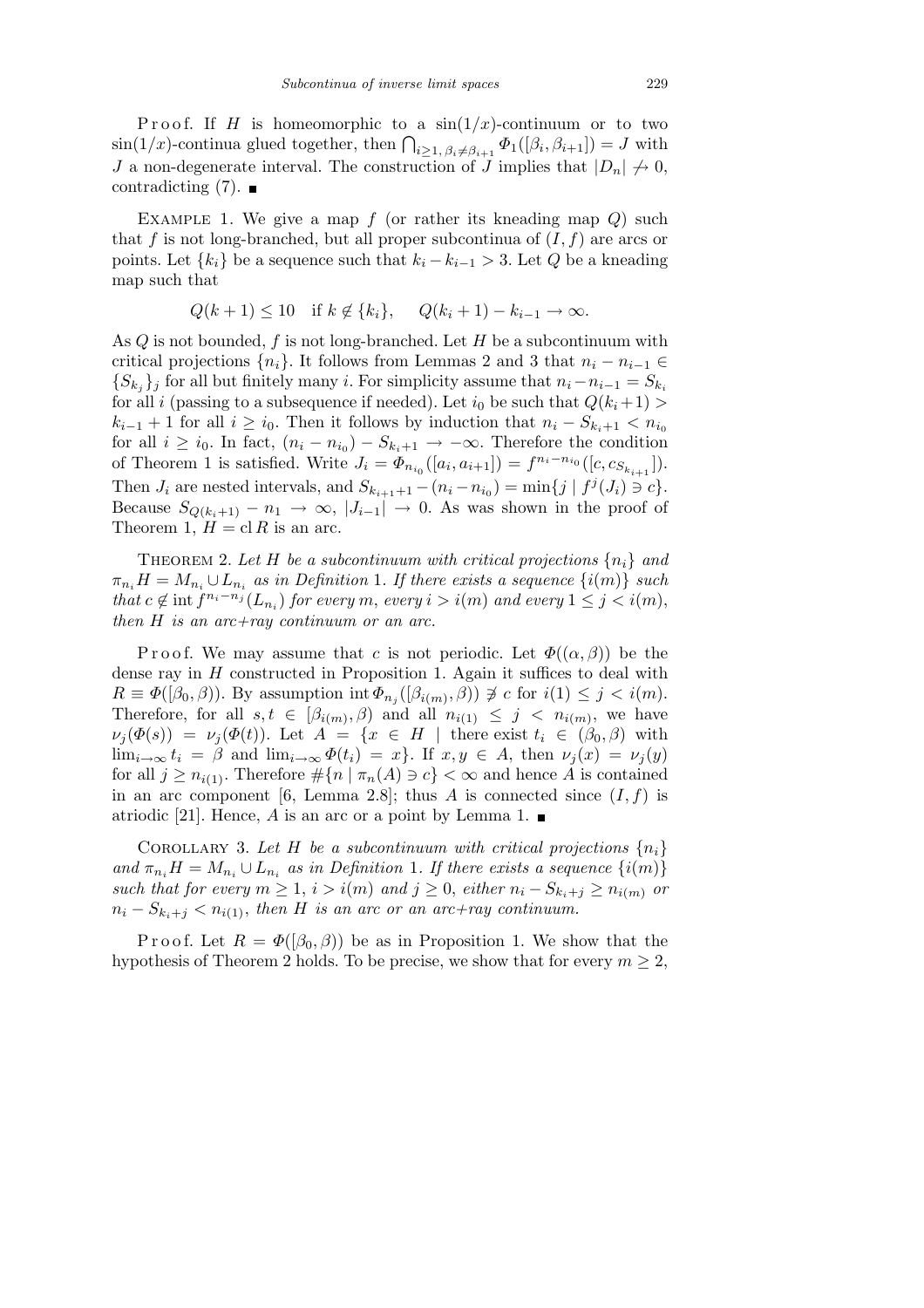$$
i(1) < l < i(m) \text{ and } i \geq i(m),
$$
\n
$$
(9) \qquad \text{int } f^{n_i - n_l}(L_{n_i}) \not\supsetneq c.
$$

Fix  $m \geq 2$ . We argue by induction on *i*. First take  $i = i(m)$ . By assumption  $S_{Q(k_{i(m)+1}+1)} = S_{k_{i(m)+1}+1} - S_{k_{i(m)+1}} > n_{i(m)+1} - n_{i(1)} - (n_{i(m)+1} - n_{i(m)}) =$  $n_{i(m)} - n_{i(1)}$ . Therefore  $c_{S_{k_{i(m)+1}}} \in [z_r, \hat{z}_r]$  for some r such that  $S_r > n_{i(m)}$  $n_{i(1)} \ge n_{i(m)} - n_l$ . Hence  $L_{n_i} = [c, c_{S_{k_{i(m)+1}}}]$  and int  $f^{n_{i(m)}-n_l}(L_{n_i}) \not\supseteq c$ .

Assume now by induction that (9) holds for all  $i'$ ,  $i(m) \leq i' < i$ . Assume by contradiction that  $f^{n_i - n_l}(L_{n_i}) \ni c$ . Assume also that *l* is the largest integer  $\leq i(m)$  with this property. Let  $x \in f^{-(n_i - n_l)}(c) \cap L_{n_i}$  and let *J* ∋ *x* be the corresponding monotonicity interval of  $f^{n_i - n_l}$ . Then there exist  $0 <$  $a < b < n_i - n_l$  such that  $c \in \partial f^a(J)$ ,  $\partial f^b(J)$ . By the assumption on *l*, in fact  $a, b \leq n_i - n_{i(m)}$ . More precisely,  $n_i - a = n_{i'}$  and  $b - a = S_{k_{i'}+j}$  for some  $i(m)+1 < i' < i$  and  $j \ge 0$ , and we get  $f^a(J) = [z_{k_{i'}+j}, c]$  or  $[c, \widehat{z}_{k_{i'}+j}]$ . Hence

and

$$
f^{a+S_{k_{i'}}}(J) = [f^{S_{k_{i'}}}(z_{k_{i'}+j}), c_{S_{k_{i'}}}],
$$

$$
c \in f^{(n_{i'-1}-n_l)+(a+S_{k_{i'}})}(J) \subset f^{n_{i'-1}-n_l}.
$$

This contradicts  $f^{n_i - n_l}$  *j* monotone and the induction hypothesis (9).

Example 2. We call *H* an *MW-continuum* if it is homeomorphic to the closure of the graph  $\{(x, h(1/x)) | x \in (0,1]\}$  where  $h(x) = \sin x + \sin 3x$ . The shape of the graph explains the name; cf. the M-continuum in [21, Exercise 3.32. We give the kneading map of a map  $f$  such that  $(I, f)$  has an MW-continuum as proper subcontinuum. Suppose *{ki}<sup>i</sup>* is an integer sequence, and *Q* satisfies:

$$
Q(k_3 + 1) = k_2,
$$
  
\n
$$
Q(k_4 + 1) = k_3, \quad Q(k_4 + 2) = k_2,
$$
  
\n
$$
Q(k_i + 1) = k_{i-1}, \quad Q(k_i + 2) = k_{i-2} + 2,
$$
  
\n
$$
Q(k_i + 3) = 5, \text{ and } Q(k_i + 4) \ge i \quad \text{if } i > 4 \text{ is even,}
$$
  
\n
$$
Q(k_i + 1) = k_{i-1} + 2, \quad Q(k_i + 2) \ge i \quad \text{if } i > 4 \text{ is odd.}
$$

Let  ${n_i}_i$  be such that  $n_i - n_{i-1} = S_{k_i}$ , and let *H* be the subcontinuum with critical projections  $\{n_i\}_i$  as constructed in Proposition 2.

Let  $\Phi$  be the parametrization of the ray *R*. We sketch why  $H = \text{cl } R$  is an MW-continuum. First observe that

$$
n_i - n_1 = \begin{cases} S_{k_i+2} & \text{if } i > 4 \text{ is even,} \\ S_{k_i+1} & \text{if } i > 4 \text{ is odd.} \end{cases}
$$

This can be shown by induction. Theorem 2 applies (with  $i(m) = 2m$ ) since  $S_{k_i+1} = n_i - n_{i-2}$  for  $i > 4$  even. Note also that (cf. Proposition 2)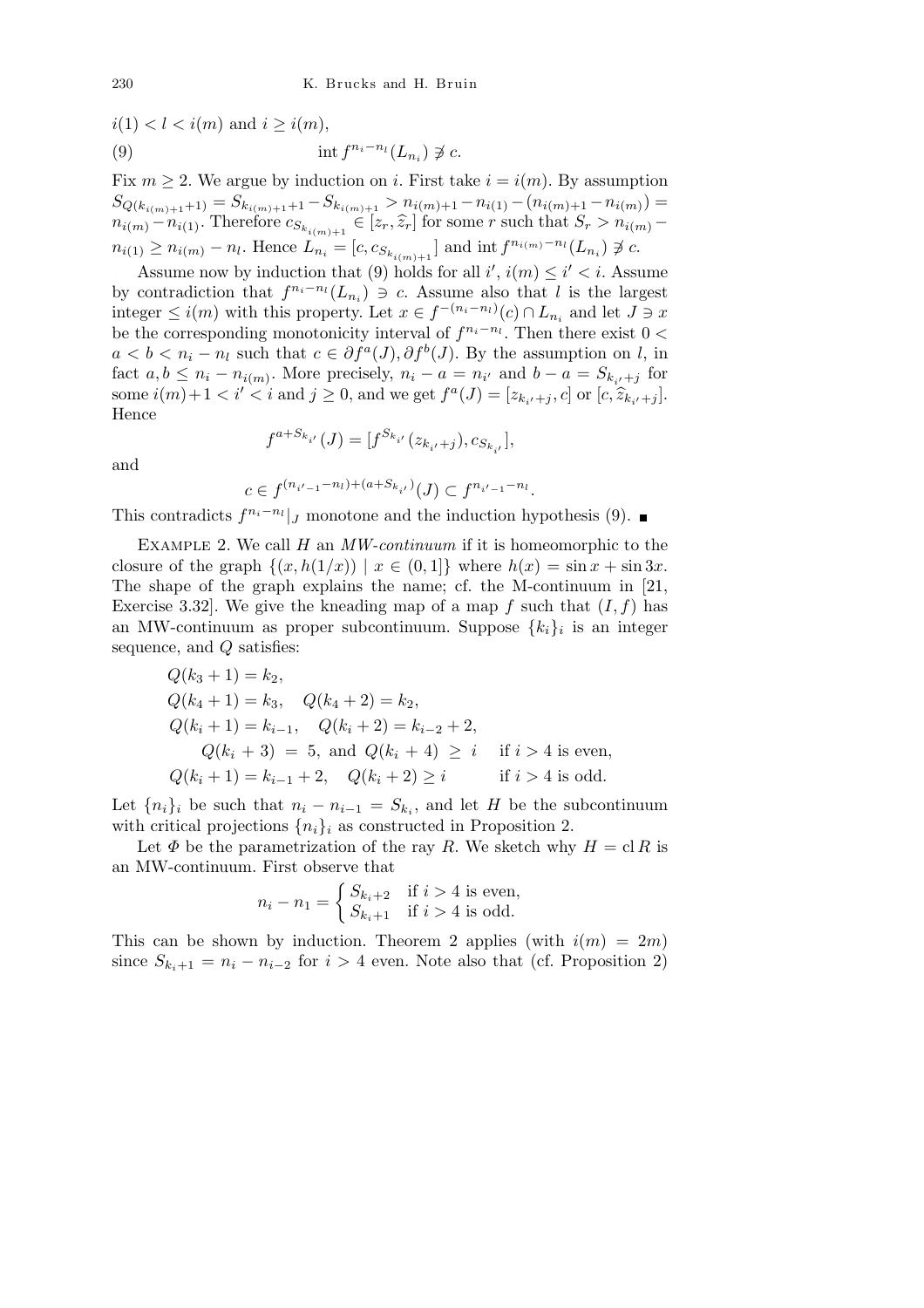$L_{n_{i-1}} = [c, c_{S_{k_i}}]$  for each *i*. Therefore  $L_{n_{i-1}} = \varphi_{i-1}([\beta_{i-1}, \beta_i])$  for all *i*. In particular,  $\beta_{i-1} < \beta_i$  while  $\alpha_{i-1} = \alpha_i$  for each  $i \geq 1$ . We finish the sketch by computing  $\pi_{n_1} \circ \Phi|_{[\beta_{i-1},\beta_i]}$  for each *i* (see Figure 1). We use (2) repeatedly here.



Fig. 1.  $\pi_{n_1} \circ \Phi : (\alpha, \beta) \to I$ , *i* is odd

• *i* is odd. Now  $n_{i-1} - n_1 = S_{k_i+1} - S_{k_i} = S_{k_{i-1}+2}$  and  $f^{n_{i-1}-n_1}$  maps *L*<sub>n<sub>*i*</sub>−1</sub> monotonically onto  $[c_{S_{k_{i-1}+2}}, c_{S_{k_i+1}}]$ . Because  $Q(k_i + 2) \geq i \rightarrow \infty$ , we have  $c_{S_{k,i+1}} \to c$  as  $i \to \infty$ . However,  $Q(k_{i-1} + 3) = 5$ , and because  $Q(k_{i-1}+4) \geq i-1 \rightarrow \infty$ , we can derive  $c_{S_{k_{i-1}+2}} \rightarrow z_5$  or  $\hat{z}_5$  as  $i \rightarrow \infty$ .

• *i* is even. This time  $f^{S_{k_{i-1}}}$  maps  $L_{n_{i-1}}$  onto  $[c_{S_{k_{i-1}}}, c_{S_{k_i}}+s_{k_{i-1}}]$  =  $[c_{S_{k_{i-1}}}, c_{S_{k_i+1}}] \ni c$ . Afterwards,  $f^{n_{i-2}-n_1}$  maps  $[c, c_{S_{k_{i-1}}}] = L_{n_{i-2}}$  onto  $[c_{S_{k_{i-2}+2}}, c_{S_{k_{i-1}+1}}]$  ⊃ [ $z_5, c$ ] or [ $c, \hat{z}_5$ ] as in the previous case. The other component  $[c, c_{S_{k_i+1}}]$  is mapped monotonically onto  $[c_{S_{k_{i-2}+2}}, c_{S_{k_i+1}+S_{k_{i-2}+2}}]$  =  $[c_{S_{k_{i-2}+2}}, c_{S_{k_i+2}}]$ . Because  $Q(k_{i-2}+3) = Q(k_i+3) = 5$ , this interval contains  $[z_5, \hat{z}_5]$ . (Because both  $Q(k_{i-2} + 4)$  and  $Q(k_i + 3) \rightarrow \infty$  the intervals  $[c_{S_{k_i-2}+2}, c_{S_{k_i+2}}]$  converge to  $[z_5, \hat{z}_5]$  as  $i \to ∞$ .)

This proves Figure 1.

As remarked in the preliminaries, if maps *f* and *g* are topologically conjugate, then their inverse limit spaces  $(I, f)$  and  $(I, g)$  are homeomorphic. Hence, in the next example one may assume that *f* is a tent map.

EXAMPLE 3. Let f have the Fibonacci combinatorics, i.e.,  $Q(k)$  =  $\max\{0, k-2\}$  (see e.g. [19]). The cutting times  $\{S_k\}_{k\geq 0}$  are precisely the Fibonacci numbers:  $S_0 = 1$ ,  $S_1 = 2$ , and  $S_{k+1} = S_k + S_{k-1}$ . An image  $c_n$ is a *closest return* of *c* provided  $c_j \notin [c_n, \hat{c}_n]$  for  $0 < j < n$ . For the map *f*, closest returns occur iff  $n \in \{S_k\}_{k \geq 0}$ . We construct two proper subcontinua  $E$  and  $F$  of  $(I, f)$  with the following properties: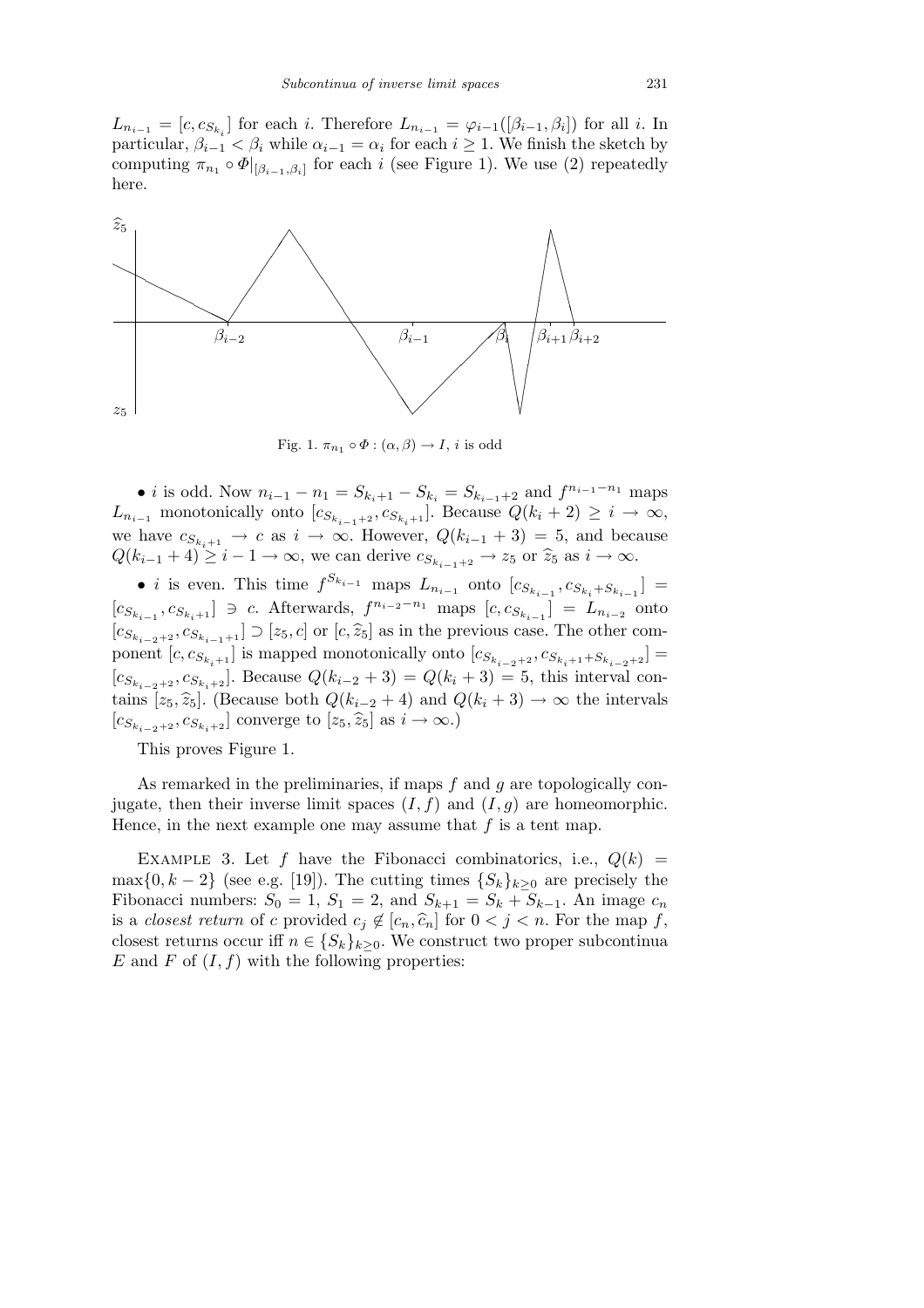(i) The continuum *F* is an arc and  $F \subset E$ .

(ii) Let  $R = \Phi([0, \infty))$  be the ray from Proposition 1 for the subcontinuum *E*. Then  $R \cap F = \emptyset$  and  $\lim_{t \to \infty} d(\Phi(t), F) = 0$ .

(iii) The continuum *E* is an arc+ray continuum.

(iv) Let *B* be a non-arc proper subcontinuum of  $(I, f)$ . Then there exists an integer *t* and an arc *A* such that  $\widehat{f}^t(B) \subset E \cup A$ .

First we construct *E*. Set  $k_i = i - 1$  and  $n_i - n_{i-1} = S_{k_i}$  for  $i \geq 2$ . Let  $\pi_{n_i}E = [b_i, c_{S_{k_{i+1}}}$  for  $i \ge 1, b_1 = c_1$ , and  $M_{n_i} = [c, b_i]$  for  $i \ge 1$ . It follows from (2) and (6) that *E* can be constructed as stated; see Figure 2.



Fig. 2. Critical projections  $\pi_{n_i} E$  for  $1 \leq i \leq 5$ 

Next we construct *F*. Again,  $k_i = i - 1$  and  $n_i - n_{i-1} = S_{k_i}$  for  $i \geq 2$ . Set  $\pi_{n_i}F = [c_{S_{i+2}}, c_{S_{k_{i+1}}}]$ , for  $i \geq 1$ ; here  $M_{n_i} = [c, c_{S_{k_{i+1}}}]$  for all *i*. By construction,  $F \subset E$ ; see Figure 3. For all  $i > j$  we have int  $f^{n_i - n_j}(L_{n_i}) \not\supseteq c$ and therefore, by Theorem 1, *F* is an arc.



Fig. 3. Critical projections  $\pi_{n_i} F$  for  $1 \leq i \leq 5$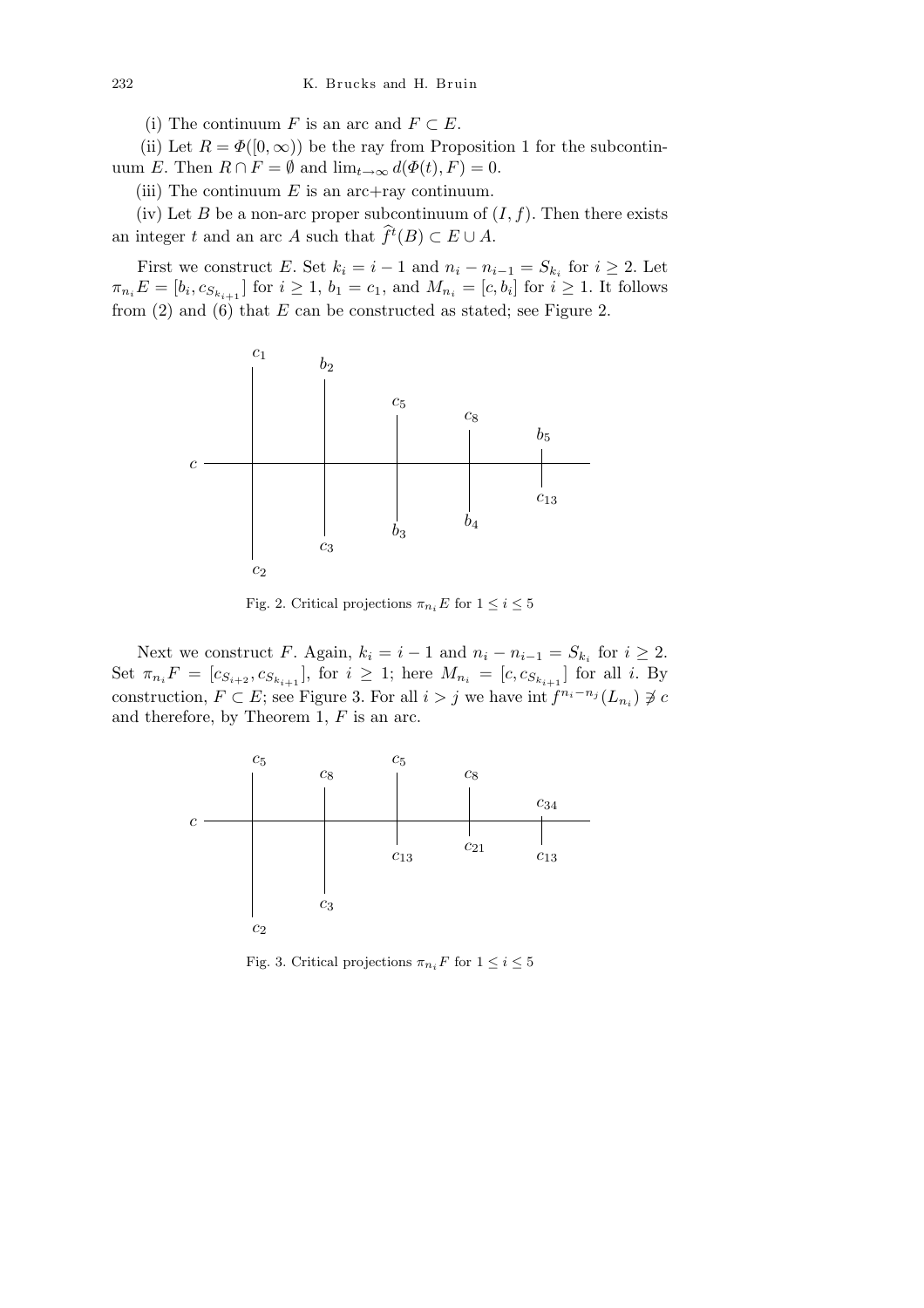It follows from the proof of Proposition 1 that the points  $x = (x_1, x_2, \ldots)$  $\in$  *R* are precisely those  $x \in (I, f)$  for which there exists  $l \in \mathbb{N}$  with  $x_{n_i} \in M_{n_i}^E$ for all  $n_i \geq l$ . For E,  $M_{n_i}^E = [c, b_i]$  all i. For F,  $M_{n_i}^F = [c, c_{S_{k_{i+1}}}]$  all i. Thus  $M_{n_i}^E \cap M_{n_i}^F = \{c\}$ . Hence the second property holds.

For the third property, let  $x = (x_1, x_2, \ldots) \in E \setminus F$ ; then there exists an *i* such that  $x_{n_i} \notin F_{n_i}$ . Hence,  $x_{n_j} \notin F_{n_j}$  for all  $j \geq i$ . But for each *j*,  $F_{n_j} \supset L_{n_j}^E$ . Thus,  $x_{n_j} \in M_{n_j}^E$  for all  $j \geq i$ . Therefore  $x \in R$ .

For the fourth property, assume that *B* is a proper subcontinuum of  $(I, f)$  and that *B* is not an arc. Let  $\{m_i\}$  be its critical projections with  $m_i - m_{i-1} = S_{l_i}$ .

CLAIM 1. We have  $l_{i+1} > l_i$  for  $i \geq 1$ .

Proof. Because  $\pi_{m_i}B \supset [c, c_{S_{l_{i+1}}}]$  and  $m_{i-1}$  is the previous critical return,  $f^{S_{l_i}} = f^{m_i - m_{i-1}}$  is monotone on  $[c, c_{S_{l_{i+1}}}]$ . But by (2) and the fact that  $Q(k) = k - 2$ , we have  $c_{S_{l_{i+1}}} \notin [z_{l_{i+1}-1}, \hat{z}_{l_{i+1}-1}]$ . Therefore,  $S_{l_i} \leq$ *S*<sub>*l*<sub>*i*+1</sub>−1</sub>, as was claimed. In particular, as  $k_i = i - 1$ ,  $l_i \geq k_i$  for all  $i \geq 2$ .

 $CLAIM\ 2.$  *For*  $i \geq 1$ ,  $[c_{S_{l_{i+1}}}, c] \subset \pi_{n_i}E$ .

P r o o f. The closest returns  $c_n$  to  $c$  occur when  $n$  is a cutting time [11, 19]. Since  $l_{i+1} \geq k_{i+1}$ , we get  $|c_{S_{l_{i+1}}} - c| \leq |c_{S_{k_{i+1}}} - c|$ . Now  $\pi_{n_i} E = [c_{S_{k_{i+1}}} , b_i]$ and because  $f^{S_{k_i}}([c, c_{S_{k_{i+1}}}])$  is properly contained in  $\pi_{n_{i-1}}E = f^{S_{k_i}}([c, b_i]),$ we get  $|b_i - c| > |c_{S_{k_{i+1}}} - c|$ . This proves Claim 2.

CLAIM 3. Suppose that  $l_i = k_i \equiv i - 1$ , or that  $l_i \geq i + 1$ , for some *i*.  $Then \pi_{m_{i-1}}B \subset \pi_{n_{i-1}}E$ .

P r o o f. Suppose first that  $l_i = k_i = i - 1$  for some *i*. Because  $k_j \equiv j - 1$ ,  $l_{j+1} > l_j$  for all *j*, and  $l_2 \geq 1$ , we obtain  $l_j = k_j$  for all  $2 \leq j \leq i$ . As  $[c, b_2]$  is a maximal interval of monotonicity of  $f^{n_2}$ , and by Claim 2, it follows that  $\pi_{m_{i-1}}B \subset \pi_{n_{i-1}}E$ .

Secondly, if  $l_i \geq i+1$ , then because  $m_i$  and  $m_{i-1}$  are consecutive critical projections for *B* and  $m_i - m_{i-1} = S_{l_i}$ , it follows that  $\pi_{m_{i-1}}B \subset$  $D_{S_{l_i}} = [c_{S_j}, c_{S_{Q(j)}}] = [c_{S_j}, c_{S_{j-2}}]$  for some  $j \geq i+1$ . Recall that  $\pi_{n_{i-1}}E =$  $[c_{S_{k_i}}, b_{i-1}] = [c_{S_{i-1}}, b_{i-1}]$  and that  $|b_{i-1} - c| > |c_{S_{i-1}} - c|$ . Because closest returns occur only at cutting times, we get  $|c_{S_i}-c|<|c_{S_{i-2}}-c|\leq |c_{S_{i-1}}-c|<$  $|b_{i-1} - c|$ , and thus  $\pi_{m_{i-1}} B \subset \pi_{n_{i-1}} E$ . Claim 3 is now complete.

Recall that  $l_i \geq k_i = i - 1$  for all *i* and hence  $l_i \geq i - 1$  for all *i*. If for infinitely many *i* we have  $l_i \in \{i-1, i+1, i+2, \ldots\}$ , then, by Claim 3,  $\pi_{m_i} B \subset \pi_{n_i} E$  for infinitely many *i* and hence  $B \subset E$ .

Lastly, assume that  $l_i \in \{i-1, i+1, i+2, \ldots\}$  for only finitely many *i*. Set  $i_0 = \min\{j \mid i \ge j \Rightarrow l_i = i\}$ ,  $n = n_{i_0+1}$ , and  $m = m_{i_0}$ . Let  $A_{m_{i_0}} = \pi_{m_{i_0}} B \setminus \pi_{n_{i_0}+1} E$ . If  $A_{m_{i_0}} = \emptyset$ , then  $\pi_{m_i} B \subset \pi_{n_{i+1}} E$  for all  $i \geq i_0$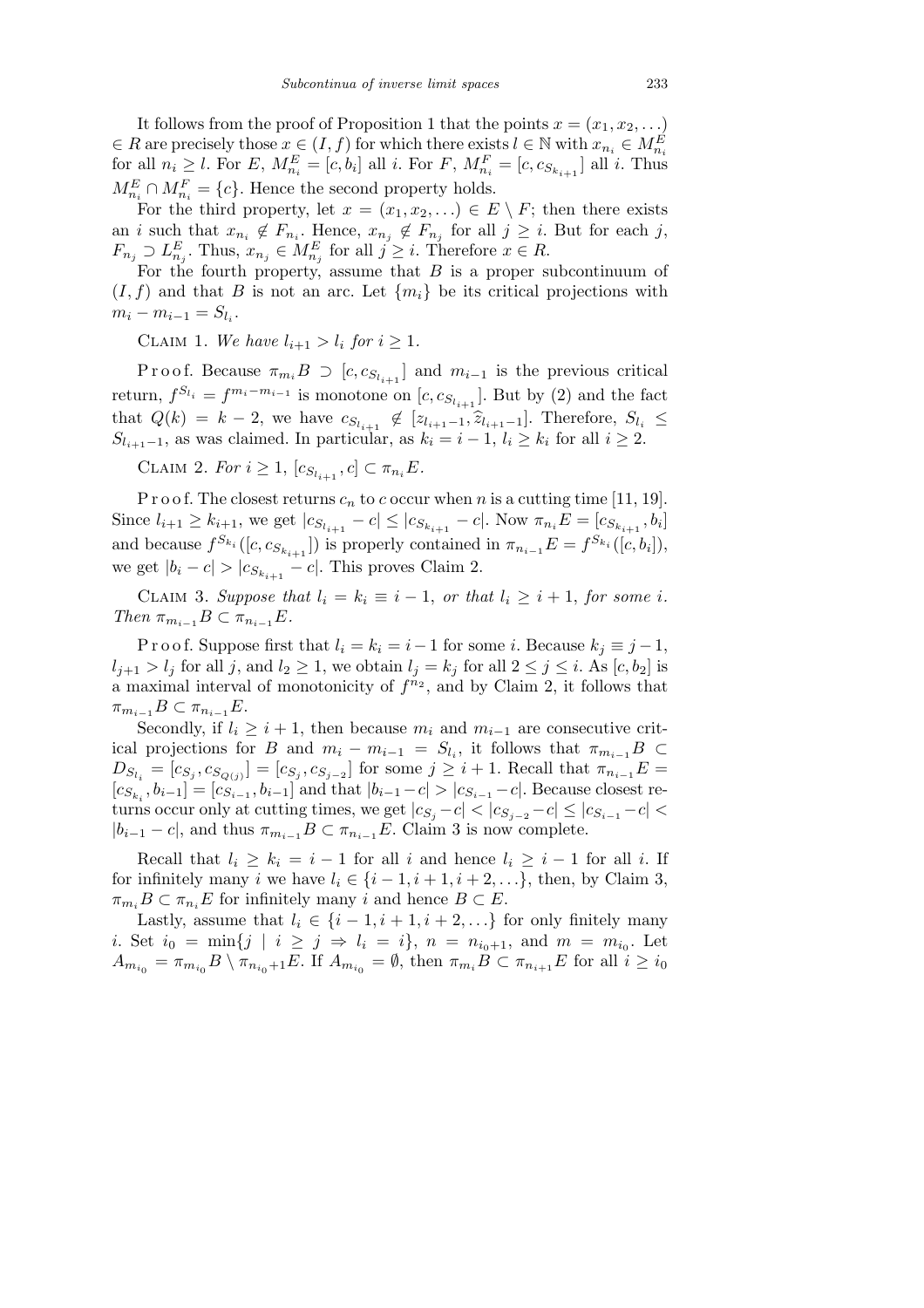and therefore for all  $i \in \mathbb{N}$ . In this case,  $B \subset \hat{f}^{n-m}(E)$ . If  $A_{m_{i_0}} \neq \emptyset$ , then for every  $i \geq i_0$ ,  $A_{m_i} = \pi_{m_i} B \setminus \pi_{n_{i+1}} E$  is such that  $f^{m_i - m_{i_0}}(A_{m_i}) =$ *A*<sup>*m*<sub>*i*</sub><sup>0</sup>. Because  ${m_i}$  are the only critical projections, in fact  $f^{m_i - m_i}$ <sup>0</sup>  $|A_{m_i}$  is</sup> monotone. Let  $A \subset (I, f)$  be such that  $\pi_{m_i} A = A_{m_i}$  for  $i \geq i_0$ . By Lemma 1, *A* is an arc and  $B \subset \hat{f}^{n-m}(E) \cup A$ .

**5. Subcontinua.** In this section we study subcontinua that are more complicated than arc+ray continua. In [3] a method was demonstrated to construct subcontinua that are homeomorphic to the entire inverse limit space of some unimodal map. A key observation is that the map  $f^{S_{k_i}}$ :  $\pi_{n_i} H \to \pi_{n_{i-1}} H$  is a rescaling of a unimodal map. Under the assumption that the rescalings of  $f^{S_{k_i}}$ :  $\pi_{n_i}H \to \pi_{n_{i-1}}H$  are sufficiently close to a fixed unimodal map  $g : J \to J$  (where the sufficient closeness depends on *i*), *H* was proven to be homeomorphic to  $(J, q)$ . In Proposition 4, we give two conditions, one combinatorial and the other analytic, on sequences of unimodal maps  $\{f_i\}$  and  $\{g_i\}$  to guarantee that  $(I_i, f_i)$  and  $(J_i, g_i)$  are homeomorphic. We then relate the combinatorial condition of Proposition 4 to the properties of cutting times. Lastly, in Theorem 3, given a finite or infinite sequence  $\mathcal F$  of unimodal maps with periodic turning points, we provide a unimodal map  $g$  such that the non-arc+ray subcontinua of  $(I, g)$ are precisely the subcontinua from the collection  $\{(I, f)\}_{f \in \mathcal{F}}$ .

Based on the construction in Theorem 3, we conclude that there are uncountably many non-homeomorphic unimodal inverse limit spaces. This uncountability is also established by the authors of [5]; however, they use renormalizable maps whereas our maps need not be renormalizable.

Throughout this section for any  $(I_i, f_i)$  we assume each  $f_i: I_i \to I_{i-1}$ is onto and unimodal. Similar to Definition 1, let *M<sup>i</sup>* be the closure of the component of  $I_i \setminus \{c\}$  such that  $f_i(M_i) = I_{i-1}$ , and let  $L_i$  be the closure of the remaining component. Again, if there is a choice, set  $L_i$  to be the component containing  $f_{i+1}(c)$ . For convenience, let *c* represent the turning point of each  $f_i$ , allowing  $c$  to vary with  $i$ .

Let  $(I_i, f_i)$  be given and for  $i \geq 1$  and  $z \in I_i$  set

$$
\widehat{\nu}_i(z) = \begin{cases}\n1 & \text{if } z \in (c, f_{i+1}(c)], \\
\ast & \text{if } z = c, \\
0 & \text{if } z \notin [c, f_{i+1}(c)].\n\end{cases}
$$

For  $x = (x_1, x_2, \ldots) \in (I_i, f_i)$  set

$$
\widehat{\nu}(x)=(\widehat{\nu}_1(x_1),\widehat{\nu}_2(x_2),\ldots),
$$

and define

$$
T(x) = \{ y \in (I, f_i) \mid \hat{\nu}(x) = \hat{\nu}(y) \}.
$$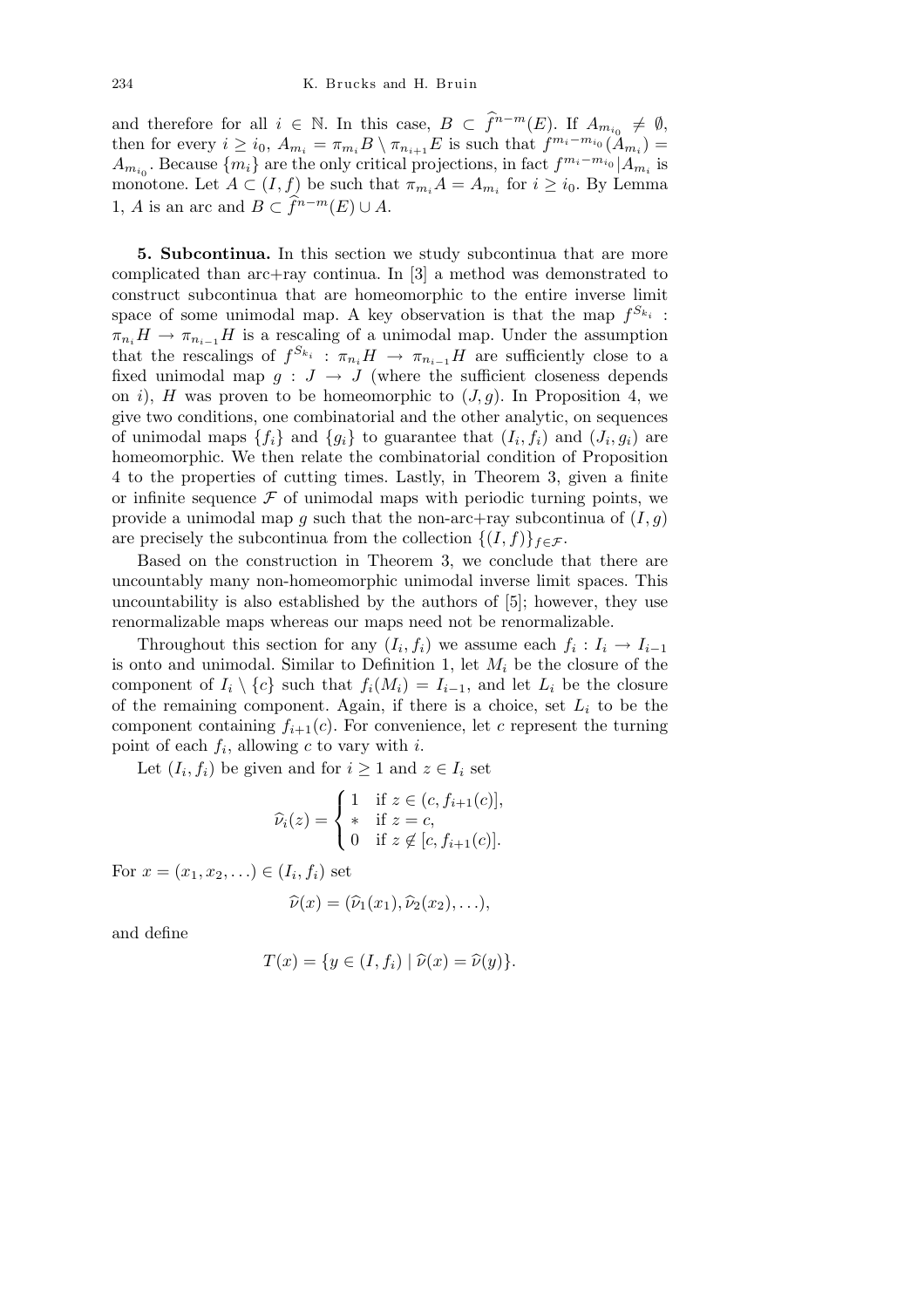Set

$$
T_1(x) = \{\pi_1(y) \mid y \in T(x)\}.
$$

As in the proof of Lemma 1, each  $T(x)$  is either a point or an arc and hence each  $T_1(x)$  is a point or a non-degenerate subinterval of  $I_1$ . For convenience let  $\hat{\nu}_i(x) = \hat{\nu}_1(x_1), \dots, \hat{\nu}_i(x_i)$  for  $x \in (I_i, f_i)$  and  $\hat{\nu}_i(z) =$  $\hat{\nu}_1(f_{i,1}(z)), \ldots, \hat{\nu}_{i-1}(f_i(z)), \hat{\nu}_i(z)$  for  $z \in I_i$ . For  $i \geq 1$  set

$$
C_i = \partial I_i \cup \bigcup_{1 \leq j \leq i} f_{i,j}^{-1}(c) \subset I_i.
$$

Each  $C_i$  defines a partition of  $I_i$ , which we denote by  $P_i$ . When more than one inverse limit space is being discussed, we use  $C_i^f$  $C_i^f$  and  $C_i^g$  $i^g$  etc.

DEFINITION 2. We say  $(I_i, f_i)$  is *combinatorially equivalent* to  $(J_i, g_i)$ , written  $(I_i, f_i) \approx (J_i, g_i)$ , provided that for each *i* there exists a monotone bijection  $h_i: C_i^f \to C_i^g$ *i*<sup>*s*</sup> such that  $\hat{\nu}|_i(\alpha) = \hat{\nu}|_i(h_i(\alpha))$  for each  $\alpha \in C_i^f$  $i$ <sup>t</sup> and such that  $h_i(c^f) = c^g$ .

In [6, Corollary 1.1] a different definition of combinatorial equivalence is given.

For ease of notation, in the statement and proof of Proposition 4 we assume that  $f_i(c) \in M_{i-1}^f$  and  $g_i(c) \in M_{i-1}^g$  for all i, i.e., that  $I_i = [f_{i+2,i}(c),$  $f_{i+1,i}(c)$  and  $J_i = [g_{i+2,i}(c), g_{i+1,i}(c)]$  for all *i*. Assuming no  $f_i$  or  $g_i$  is the full unimodal map, we see that  $f_{i+3,i}(c)$  and  $g_{i+3,i}(c)$  are in the interior of  $I_i$  respectively  $J_i$ .

PROPOSITION 4. Let  $(I_i, f_i)$  and  $(J_i, g_i)$  be given such that

(10) (*I<sup>i</sup> , fi*) *≈* (*J<sup>i</sup> , gi*)*.*

*Suppose that a f f*<sub>*i*</sub><sup>*−*3</sup>, *b*<sup>*f*</sup><sub>*i*</sub><sup>*−*3</sup>  $\in C$ <sup>*f*</sup><sub>*i*</sub><sup>*−*</sup> *f*<sub>*i*</sub><sup>*−*</sup><sub>*a*</sub> *are such that*  $f$ <sub>*i*</sub>*<sub><i>i*</sub><sup>*−*</sup></sup><sub>*a*</sub>  $f$ <sup>*c*</sup><sub>*i*</sub><sup>*f*</sup><sub>*a*</sub>  $f$ <sup>*f*</sup><sub>*i*</sub><sup>*f*</sup><sub>*a*</sub>  $f_{i-3}$ ,  $b_{i-3}^f$  = cl  $P_{i-3}^f$ *i−*3 *for some*  $P_{i-3}^f \in \mathcal{P}_{i-3}^f$ *. Write*  $A_{i-3}^f = f_{i-3,1}(a_i^f)$  $f_{i-3}$ ) *and*  $B_{i-3}^f = f_{i-3,1}(b_i^f)$ *i−*3 )*.*  $Let a_i^g$ *i−*3 , *b g i−*3 , *A g*  $\int_{i-3}^g$  *and*  $B_i^g$ *i−*3 *be the corresponding points for* (*J<sup>i</sup> , gi*)*. If for all i sufficiently large*

(11) 
$$
\left(1 - \frac{1}{i^2}\right) \frac{|B_{i-3}^f - f_{i,1}(c)|}{|B_{i-3}^f - A_{i-3}^f|} \le \frac{|B_{i-3}^g - g_{i,1}(c)|}{|B_{i-3}^g - A_{i-3}^g|} \le \left(1 + \frac{1}{i^2}\right) \frac{|B_{i-3}^f - f_{i,1}(c)|}{|B_{i-3}^f - A_{i-3}^f|},
$$

*then*  $(I_i, f_i)$  *is homeomorphic to*  $(J_i, g_i)$ *.* 

Proof. We first show that for each  $x \in (I_i, f_i)$  there exists  $y \in (J_i, g_i)$ such that  $\hat{\nu}(x) = \hat{\nu}(y)$ ; similarly it will follow that for each  $y \in (J_i, g_i)$  there exists  $x \in (I_i, f_i)$  such that  $\hat{\nu}(y) = \hat{\nu}(x)$ .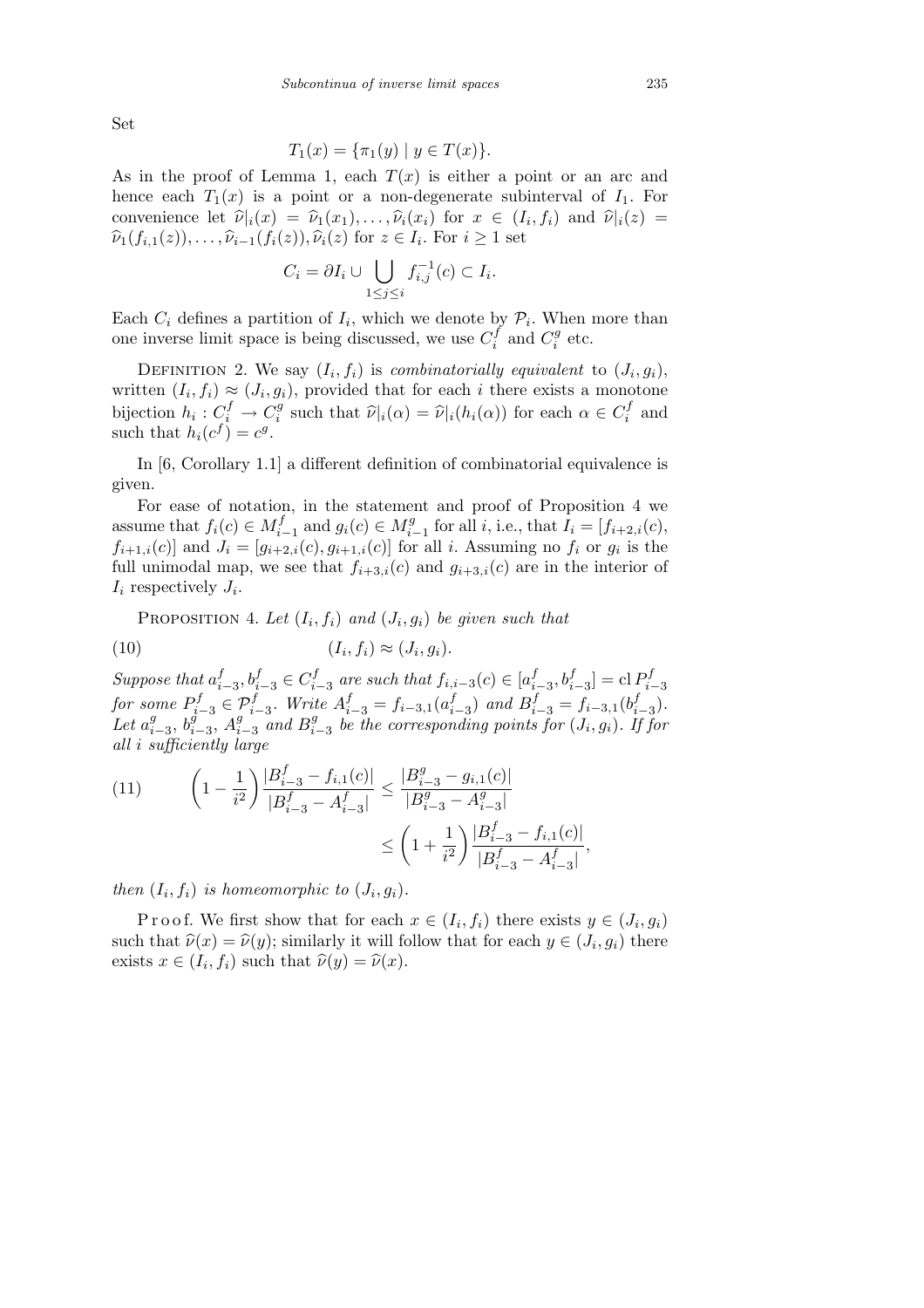Let  $x = (x_1, x_2, \ldots) \in (I_i, f_i)$ . If  $\hat{\nu}(x)$  contains at least one  $*$ , then, from (10), there is a unique  $y \in (J_i, g_i)$  such that  $\hat{\nu}(y) = \hat{\nu}(x)$ . Hence, we assume that  $\hat{\nu}(x)$  does not contain an  $*$ . Then for each  $i \geq 2$  we can uniquely choose, using (10),  ${}_{a}P_{i}^{g} \in \mathcal{P}_{i}^{g}$  such that  $\hat{\nu}|_{i}(x) = \hat{\nu}|_{i}(z)$  for each  $z \in P_i^g$ *i*<sup>*i*</sup>. Set  $J = \bigcap_{i \geq 2} g_{i,1}(P_i^g)$  $(g_{i,1}(P_i^g))$ ; note that the sequence  ${g_{i,1}(P_i^g)}$  $\{e_i^g\}$ <sub>*i*</sub> $\geq$ 2 is nested. There exists  $a \ y \in (J_i, g_i)$  such that  $\hat{\nu}(y) = \hat{\nu}(x) \Leftrightarrow J \neq \{c\}$ . But,<br>by (11),  $J = \{c\} \Leftrightarrow \bigcap_{i \geq 2} f_{i,1}(h_i^{-1} P_i^g) = \{c\} \Rightarrow x_1 = c$ . Hence,  $J \neq \{c\}$  as  $x_i^{g}$  = {*c*}  $\Rightarrow x_1 = c$ . Hence, *J*  $\neq$  {*c*} as  $x_1 \neq c$  since there is no  $\overline{\ast}$  in  $\widehat{\nu}(x)$ .

We have shown that for each  $x \in (I_i, f_i)$ , there exists  $y \in (J_i, g_i)$  such that  $\widehat{\nu}(x) = \widehat{\nu}(y)$ . If  $x_i \in C_i^f$  $i_i$ <sup>I</sup> for some *i*, then the point *y* is unique. Otherwise, we need to show that  $T_1^f$  $T_1^f(x)$  and  $T_1^g$  $j_1^g(y)$  are comparable in size. So assume from now on that  $x_i \neq c$  for all  $i \geq 1$ , and that  $\hat{\nu}(x) = \hat{\nu}(y)$ .

Let  $i_0$  be such that (11) holds for all  $i \geq i_0$ . Let

$$
K^{-} = \min \left\{ \frac{|g_{i_0,1}(h_{i_0}(P))|}{|f_{i_0,1}(P)|} \middle| P \in \mathcal{P}_{i_0}^f \right\},\
$$
  

$$
K^{+} = \max \left\{ \frac{|g_{i_0,1}(h_{i_0}(P))|}{|f_{i_0,1}(P)|} \middle| P \in \mathcal{P}_{i_0}^f \right\},\
$$

where  $h_{i_0}$  is from Definition 2. For each *i* let  $P_i^f$  $p_i^f(x) \in \mathcal{P}_i^f$  be such that  $x_i \in P_i^f$  $P_i^f(x)$ . Let  $P_i^g$ *i*<sup>*g*</sup></sup>(*y*) be the same object for *y*. In fact,  $h_i(\partial P_i^f) = \partial P_i^g(y)$ .

Let  $i_1 = i_1(x)$  be the largest integer greater than  $i_0$  such that

$$
f_{i_1-2,i_0}(P^f_{i_1-2}(x)) \neq P^f_{i_0}(x).
$$

This means that  $f_{i_1+1,i_1-2}(c) \in \text{int } P_{i_1}^f$ *i*<sup>1</sup><sub>*i*</sub><sup>1</sup>−2(*x*) and *c* ∈  $\partial P$ <sup>*f*</sup><sub>*i*<sub>1</sub>+1</sub>(*x*). In particu- $\text{lar}, f_{i_1,i_1-3}(P^f_{i_1})$  $(f_{i_1}(x)) = (f_{i_1,i_1-3}(c), b_{i_1-3}^f)$  and  $g_{i_1,i_1-3}(P_{i_1}^g)$  $(g_{i_1,i_1-3}(c)) = (g_{i_1,i_1-3}(c))$  $b_i^g$ *i*1*−*3 ). Thus, from

$$
\frac{|g_{i_1,1}(P^g_{i_1}(y))|}{|f_{i_1,1}(P^f_{i_1}(x))|} = \frac{|g_{i_1,1}(P^g_{i_1}(y))|}{|g_{i_1-3,1}(P^g_{i_1-3}(y))|} \cdot \frac{|g_{i_1-3,1}(P^g_{i_1-3}(y))|}{|f_{i_1-3,1}(P^f_{i_1-3}(x))|} \cdot \frac{|f_{i_1-3,1}(P^f_{i_1-3}(x))|}{|f_{i_1,1}(P^f_{i_1}(x))|},
$$

it follows by (11) that

$$
\left(1 - \frac{1}{i_1^2}\right) \frac{|g_{i_0,1}(P_{i_0}^g(y))|}{|f_{i_0,1}(P_{i_0}^f(x))|} \le \frac{|g_{i_1,1}(P_{i_1}^g(y))|}{|f_{i_1,1}(P_{i_1}^f(x))|} \le \left(1 + \frac{1}{i_1^2}\right) \frac{|g_{i_0,1}(P_{i_0}^g(y))|}{|f_{i_0,1}(P_{i_0}^f(x))|}.
$$

Next find  $i_2 = i_2(x) > i_1$  maximal such that  $f_{i_2-2,i_1}(P_{i_2}^f)$  $P_{i_2}^f(x)$   $\neq$   $P_{i_1}^f$  $p_{i_1}^J(x)$  and repeat the argument. In this way we find for every  $i_n(x) > i_0$ , and in fact for every  $i \geq i_0$ ,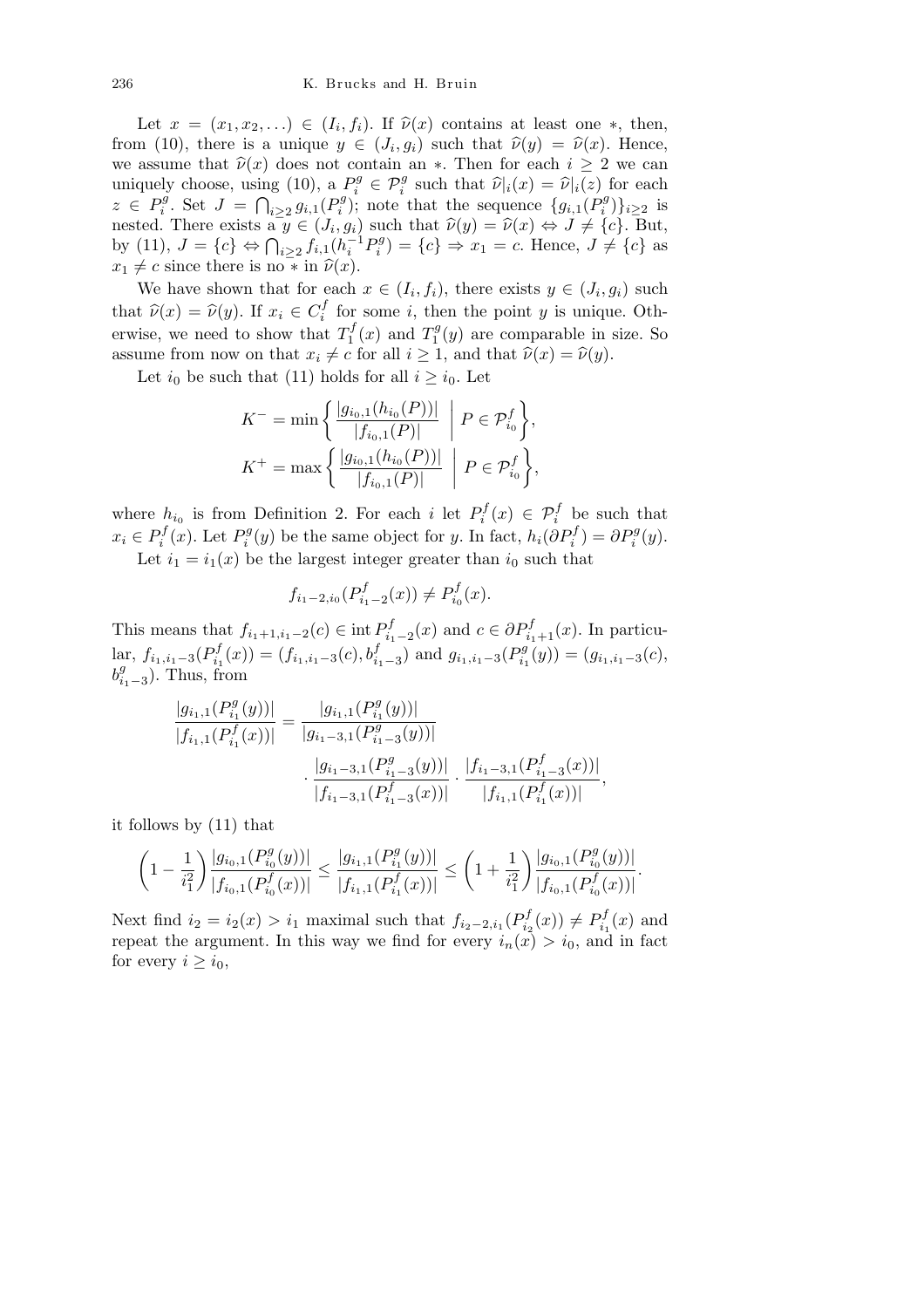*Subcontinua of inverse limit spaces* 237

$$
(12) \qquad \prod_{m\geq i_0} \left(1 - \frac{1}{m^2}\right) \frac{|g_{i_0,1}(P_{i_0}^g(y))|}{|f_{i_0,1}(P_{i_0}^f(x))|} \leq \frac{|g_{i,1}(P_i^g(y))|}{|f_{i,1}(P_i^f(x))|} \leq \prod_{m\geq i_0} \left(1 + \frac{1}{m^2}\right) \frac{|g_{i_0,1}(P_{i_0}^g(y))|}{|f_{i_0,1}(P_{i_0}^f(x))|}.
$$

Note that this is also true if  $i_n(x)$  does not exist for some *n*, because in that case  $f_{i,i_{n-1}}(P_i^f)$  $P_i^f(x)$  =  $P_{i_r}^f$  $\sum_{i=1}^{J}$  (*x*) for all *i* ≥ *i*<sub>*n*−1</sub>. Set

$$
K_1 = K^- \prod_{m \ge i_0} \left( 1 - \frac{1}{m^2} \right)
$$
 and  $K_2 = K^+ \prod_{m \ge i_0} \left( 1 + \frac{1}{m^2} \right)$ .

Because (12) is uniform in *i*, this gives in the limit, i.e. for  $T_1^f$ Because (12) is uniform in *i*, this gives in the limit, i.e. for  $T_1^J(x) =$  $\int_i f_{i,1}(P_i^f)$  $T_i^f(x)$  and  $T_1^g$  $\int_{1}^{g}(y) = \bigcap_{i} g_{i,1}(P_i^g)$  $P_i^g(y)$ ),

$$
K_1|T_1^f(x)| \le |T_1^g(y)| \le K_2|T_1^f(x)|.
$$

We now have the following two possibilities. Let  $x = (x_1, x_2, \ldots) \in$  $(I_i, f_i)$ . If  $\hat{\nu}(x)$  contains at least one \*, then there exists a unique  $y =$  $(y_1, y_2, \ldots) \in (J_i, g_i)$  such that  $\hat{\nu}(x) = \hat{\nu}(y)$ . In this case, the homeomorphism will simply take *x* to *y*, i.e.  $h(x) = y$ . If  $\hat{\nu}(x)$  contains no  $*$ , then *T*<sub>1</sub>(*y*) is independent of the *y* chosen with  $\hat{\nu}(x) = \hat{\nu}(y)$ . In this case we define the homeomorphism as follows. Let  $\psi_x : \mathrm{cl} T_1^f$  $C_1^f(x) \to c1 T_1^g$  $j_1^g(y)$  be linear onto and orientation preserving (i.e. the endpoint of  $T_1^f$  $f_1^J(x)$  closest to  $f_2(c)$  is mapped onto the endpoint of  $T_1^g$  $j_1^g(y)$  closest to  $g_2(c)$ ). Note that the slope of  $\psi_x$  lies between  $K_1$  and  $K_2$ . Now define  $h(x)$  as  $h(x) = z$ , where  $z \in (J_i, g_i)$ is such that  $\hat{\nu}(x) = \hat{\nu}(z)$  and  $\pi_1(z) = \psi_x(\pi_1(x))$ .

Finally, we show that *h* and  $h^{-1}$  are continuous. Suppose  $\{x^{j}\}_j \subset (I_i, f_i)$ and  $x^j \rightarrow x$ . Then  $\hat{\nu}_i(x_i^j)$  $\hat{\nu}_i^j$   $\rightarrow \hat{\nu}_i(x_i)$  whenever  $\hat{\nu}_i(x_i) \neq *$ . Let  $y^j = h(x^j)$  and  $y = h(x)$ . Because  $\hat{\nu}(x^{j}) = \hat{\nu}(y^{j})$  and  $\hat{\nu}(x) = \hat{\nu}(y)$ , it suffices to prove that  $y_1^j \rightarrow y_1.$ 

Pick  $n \geq i_0$  large and suppose that  $x_n \in \text{cl } P_n^f(x) = [a_n^f, b_n^f]$ , where  $P_n^f(x) \in \mathcal{P}_n^f$ . Write cl  $T_1^f$  $T_1^f(x) = [p^f(x), q^f(x)]$  and cl  $T_1^g$  $T_1^g(y) = [p^g(y), q^g(y)].$ We have

$$
|y_1 - A_n^g| = \frac{|y_1 - p^g(y)|}{|q^g(y) - p^g(y)|} |q^g(y) - p^g(y)| + |p^g(y) - A_n^g|.
$$

By definition of  $\psi_x$ ,

$$
\frac{|y_1 - p^g(y)|}{|q^g(y) - p^g(y)|} = \frac{|x_1 - p^f(x)|}{|q^f(x) - p^f(x)|}.
$$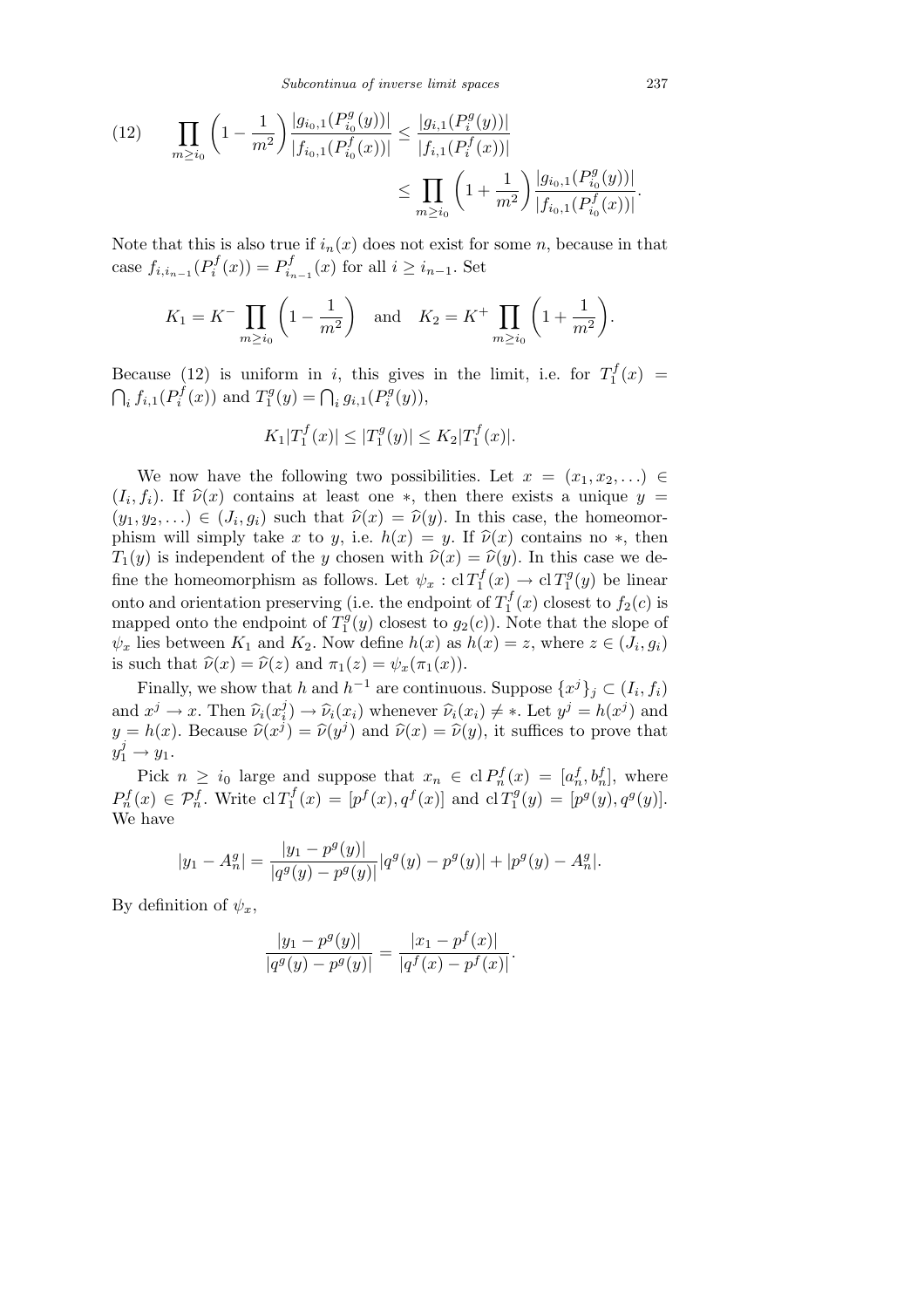The arguments leading to (12) also prove that for all  $i \geq n$ ,

$$
\prod_{m\geq n} \left(1 - \frac{1}{m^2}\right) \frac{|f_{i,1}(P_i^f(x))|}{|B_n^f - A_n^f|} \leq \frac{|g_{i,1}(P_i^g(y)|}{|B_n^g - A_n^g|} \leq \prod_{m\geq n} \left(1 + \frac{1}{m^2}\right) \frac{|f_{i,1}(P_i^f(x))|}{|B_n^f - A_n^f|},
$$
\nwhence for the limit  $[p^g(y), q^g(y)] = \text{cl}(\bigcap_i g_{i,1} P_i^g(y)),$ 

$$
\prod_{m\geq n} \left(1 - \frac{1}{m^2}\right) \frac{|q^f(x) - q^f(x)|}{|B_n^f - A_n^f|} \leq \frac{|q^g(y) - p^g(y)|}{|B_n^g - A_n^g|} \leq \prod_{m\geq n} \left(1 + \frac{1}{m^2}\right) \frac{|q^f(x) - p^f(x)|}{|B_n^f - A_n^f|}.
$$

By the same arguments, also

$$
\prod_{m\geq n}\left(1-\frac{1}{m^2}\right)\frac{|p^f(x)-A_n^f|}{|B_n^f-A_n^f|}\leq \frac{|p^g(y)-A_n^g|}{|B_n^g-A_n^g|}\leq \prod_{m\geq n}\left(1+\frac{1}{m^2}\right)\frac{|p^f(x)-A_n^f|}{|B_n^f-A_n^f|}.
$$

The same estimates can be derived for  $x_1^j \in \text{cl } T_1^f$  $p^{f}(x^{j}) = [p^{f}(x^{j}), q^{f}(x^{j})]$  and  $y_1^j \in \mathrm{cl\,} T_1^g$  $p^{g}(y^{j}) = [p^{g}(y^{j}), q^{g}(y^{j})]$ . Therefore

$$
|y_1 - y_1^j| = |y_1 - A_n^g| - |y_1^j - A_n^g|
$$
  
\n
$$
\leq \frac{|B_n^g - A_n^g|}{|B_n^f - A_n^f|} \Big[ |x_1 - A_n^f| + \prod_{m \geq n} \left( 1 + \frac{1}{m^2} \right) - 1 \Big]
$$
  
\n
$$
+ \frac{|B_n^g - A_n^g|}{|B_n^f - A_n^f|} \Big[ - |x_1^j - A_n^f| + 1 - \prod_{m \geq n} \left( 1 - \frac{1}{m^2} \right) \Big]
$$
  
\n
$$
\leq K_2 \Big[ |x_1 - x_1^j| + \prod_{m \geq n} \left( 1 + \frac{1}{m^2} \right) - \prod_{m \geq n} \left( 1 - \frac{1}{m^2} \right) \Big] \to 0
$$

as  $j \to \infty$  and  $n \to \infty$ . This proves continuity of *h*. By the same arguments also  $\overline{a}$  $\overline{\phantom{a}}$  $\mathbf{r}$  $\overline{\phantom{a}}$  $\sqrt{1}$ 

$$
|y_1 - y_1^j| \ge K_1 \left[ |x_1 - x_1^j| + \prod_{m \ge n} \left( 1 + \frac{1}{m^2} \right) - \prod_{m \ge n} \left( 1 - \frac{1}{m^2} \right) \right],
$$

which yields continuity of  $h^{-1}$ .

The next definition is a straightforward generalization of the cutting times discussed in the Preliminaries.

DEFINITION 3. Let  $(I_i, f_i)$  be given. The *cutting times*  $\{S_{i,k}\}$  of  $(I_i, f_i)$ are given by:  $S_{i,0} = 1$ , and

$$
S_{i,k+1} = \min\{m > S_{i,k} \mid f_{i-S_{i,k},i-m}([c, f_{i,i-S_{i,k}}(c)]) \ni c\}
$$

for  $i \geq 2$ .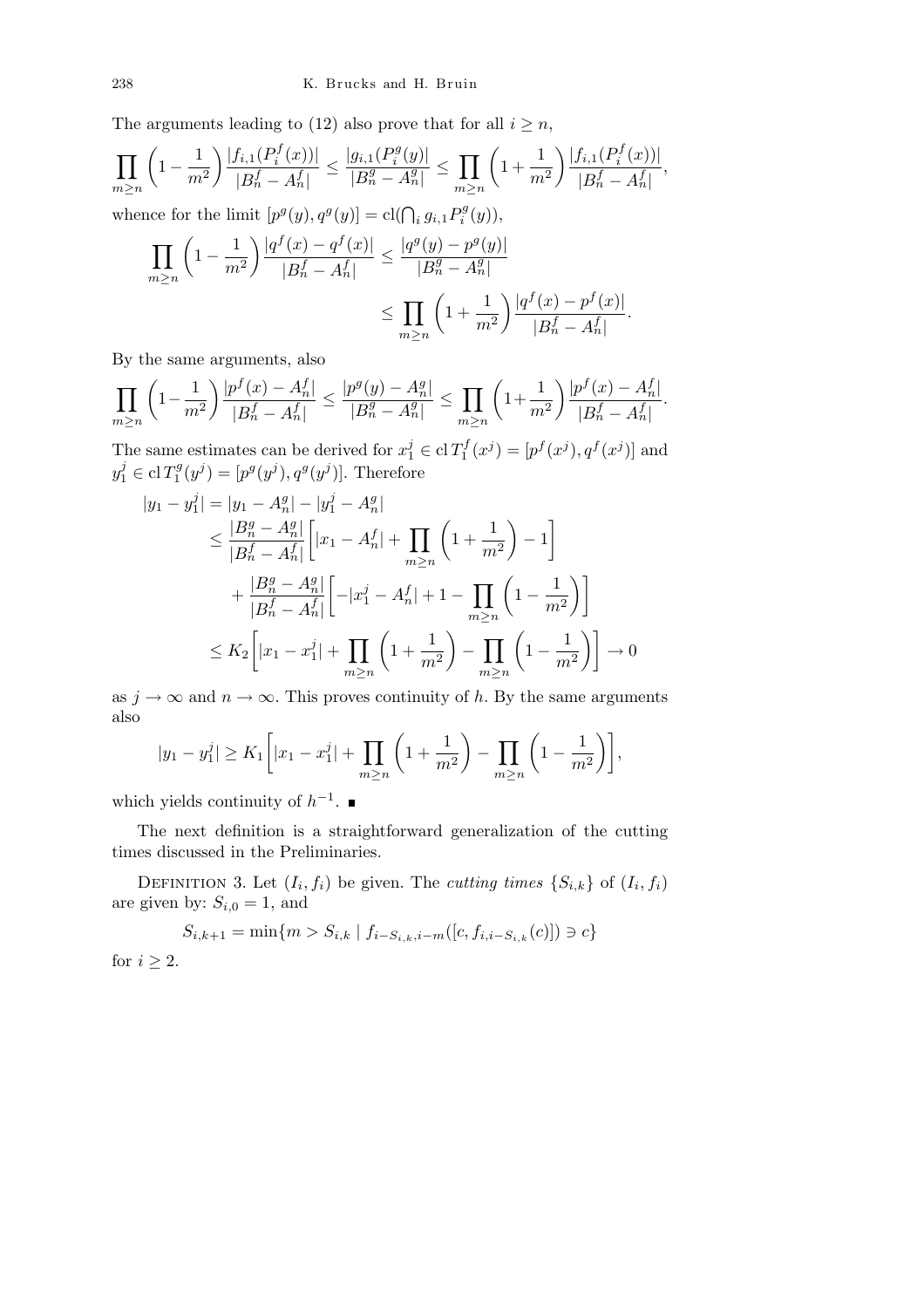LEMMA 4. Let  $(I_i, f_i)$  and  $(J_i, g_i)$  be given with respective cutting times  $\{S_{i,k}^f\}$  *and*  $\{S_{i,k}^g\}$  *such that for each i*,

(13) 
$$
\{S_{i,k}^f\} = \{S_{i,k}^g\},\
$$

*and*

(14) 
$$
f_i(c) \in L_{i-1}^f
$$
 and  $g_i(c) \in L_{i-1}^g$ .

*Then*  $(I_i, f_i) \approx (J_i, g_i)$ .

Proof. We need to construct the monotone bijections,  $h_i$ , as in Definition 2. Easily,  $h_1$  exists. Assume that  $h_{i-1}$  exists; we construct  $h_i$ . For  $\alpha \in C_i^f \cap M_i^f$  set

(15) 
$$
h_i(\alpha) = g_i^{-1}|_{M_i^g} \circ h_{i-1} \circ f_i(\alpha).
$$

As  $f_i|_{M_i^f}$  and  $g_i|_{M_i^g}$  are onto monotone maps and  $h_{i-1}$  satisfies the conditions of Definition 2, it follows that  $h_i$  satisfies the conditions of Definition 2 on  $C_i^f \cap M_i^f$ .

Let  $\gamma_i^f = \partial L_i^f \setminus \{c\}$  and  $\gamma_i^g = \partial L_i^g \setminus \{c\}$ . By (14) we have  $\gamma_i^f = f_{i+1}(c)$ and  $\gamma_i^g = g_{i+1}(c)$ . Thus, it follows from (13) that  $f_i(\gamma_i^f)$  $f_i^f$ )  $\in J_{\gamma(i)}$  and  $g_i(\gamma_i^g)$ *i* ) *∈*  $h_{i-1}(J_{\gamma(i)})$  for some  $J_{\gamma(i)} \in \mathcal{P}_{i-1}^f$  and all *i*. Thus we can define  $h_i$  on  $C_i^f \cap L_i^f$ *i* by replacing  $g_i^{-1}|_{M_i^g}$  in (15) with  $g_i^{-1}|_{L_i^g}$ .

Lemma 4 can fail if we require only (13); thus having the same cutting times is not enough to guarantee combinatorial equivalence. If we replace  $(14)$  with  $f_i(c) \in L_{i-1}^f \Leftrightarrow g_i(c) \in L_i^g$  $^{g}_{i-1}$ , then it is not necessarily true that  $(I_i, f_i) \approx (J_i, g_i)$ ; counter-examples exist when  $f_i(c) \in M_{i-1}^f$ . In the proofs of Lemma 5 and Theorem 3 condition (14) holds since we defined  $I \equiv [0, c_1]$ for  $(I, f)$  with  $f(0) = 0$ .

LEMMA 5. Let  $\widetilde{f}$  be a unimodal map with cutting times  $\{\widetilde{S}_k\}$  and kneading *map*  $\widetilde{Q}$ *. Assume that for a unimodal map f with cutting times*  ${S_k}$  *and kneading map Q there exists an infinite* (*increasing*) *sequence*  $\{k_i\}$  *such that the following properties hold*:

• Let  $n_1$  be arbitrary and set  $n_i = n_{i-1} + S_{k_i}$ . For all  $i \geq 2$ ,

(16) 
$$
Q(Q(k_i) + 1) < k_{i-1}.
$$

• For all  $j \geq 1$  *such that*  $i - \widetilde{S}_j \geq 1$ ,

(17) 
$$
Q(k_i + j) = k_{i - \tilde{S}_{j-1}} + \tilde{Q}(j).
$$

*Then there exists a proper subcontinuum H of* (*I, f*) *that is combinatorially equivalent to*  $(I, \tilde{f})$ *.*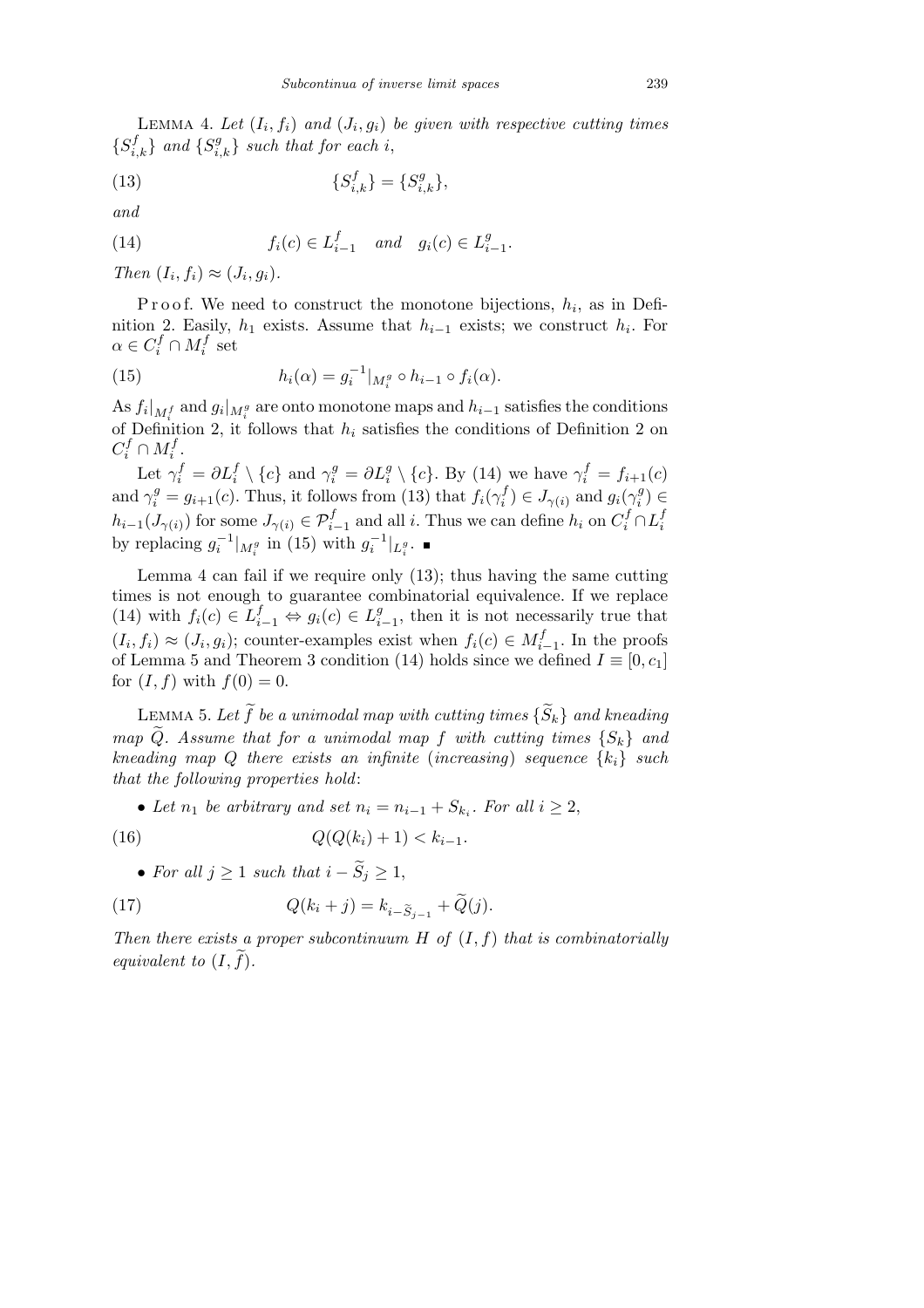P r o o f. The construction of *H* is the same as in Proposition 2. Assumptions (i) and (ii) of Proposition 2 follow immediately from (16). Assumption (iii) of Proposition 2 follows from (17).

Again,  $H = (\pi_n H, f)$  is homeomorphic to  $(\pi_{n_i} H, f^{S_{k_i}})$ . So, let us focus on *H* in this last form. We use Lemma 4. From the definition of  $I = [0, c_1]$ statement (14), as discussed above, holds. Hence, we show that (13) holds. We claim: For every *r* and every  $j \geq 0$  such that  $r - S_j \geq 1$ ,

$$
(18) \t\t n_r - S_{k_r+j} = n_{r-\widetilde{S}_j}.
$$

We argue by induction, both on *r* and on *j*. Note that  $r - \tilde{S}_j \geq 1 \Rightarrow 0 \leq$  $j \leq r - 2$ . For  $r = 2$ , we only have to check  $j = 0$ , and indeed  $n_2 - S_{k_2} = n_1$ .

Suppose that (18) holds for all  $r' < r$  and all  $j \ge 0$  such that  $r' - \tilde{S}_j \ge 1$ . For  $j = 0$ , i.e.  $\widetilde{S}_j = 1$ , we again have  $n_r - S_{k_r} = n_{r-1}$ . So let us assume that (18) holds for  $r' < r$  and also for  $r' = r$  and all  $j' \leq j$ . Then

$$
n_r - S_{k_r+j+1} = n_r - S_{k_r+j} - S_{Q(k_r+j+1)} \qquad \text{(by (1))}
$$
  
= 
$$
n_{r-\tilde{S}_j} - S_{Q(k_r+j+1)} \qquad \text{(by induction)}
$$
  
= 
$$
n_{r-\tilde{S}_j} - S_{k_{r-\tilde{S}_j}+\tilde{Q}(j+1)} \qquad \text{(by (17))}
$$
  
= 
$$
n_{r-\tilde{S}_j-\tilde{S}_{\tilde{Q}(j+1)}} = n_{r-\tilde{S}_{j+1}} \qquad \text{(by induction and (1)),}
$$

proving the induction and the claim. Hence  ${S_{n,k}^f} = {S_{n,k}^f} = {S_k} = {\tilde{S}_k}$ for all *n*. The lemma now follows from Lemma 4.

In the next theorem we work with unimodal maps for which the critical point is periodic. Within the tent family the set parameters for which the critical point is periodic is a dense countable set.

Theorem 3. *Let F be a finite or countably infinite sequence of unimodal maps*, *each of them having a periodic critical point. There exists g such that for each*  $f \in \mathcal{F}$ ,  $(I, q)$  *contains a subcontinuum*  $H(f)$  *homeomorphic to*  $(I, f)$ *. Moreover, every proper subcontinuum*  $H \subset (I, g)$  *that is not an arc or arc+ray continuum is homeomorphic to*  $(I, f)$  *or*  $([c_2, c_1], f)$  *for some*  $f \in \mathcal{F}$ *.* 

P r o o f. For simplicity we assume that the maps  $f \in \mathcal{F}$  and g are tent maps. If *f* has a periodic critical point, say of period *p*, then  $f_{i,i-p}(c)$  =  $f^p(c) = c$  for all  $i > p$ . Here we have written  $(I, f) = (I_i, f_i)$  where  $I_i = I$ and  $f_i = f$  for all *i*. In particular, there exists *l* such that  $p = S_{i,l}$  for all  $i > p$ . Brown [9] showed that if  $\tilde{f}_i$  are sufficiently small perturbations of  $f_i$ , then  $(I_i, f_i)$  and  $(I_i, \tilde{f}_i)$  are homeomorphic. Let  $S_{i,k}$  be the cutting times of  $(I_i, f_i)$ . We will choose these perturbations  $\tilde{f}_i$  such that  $\tilde{f}_{i,j}(c) \neq c$ for all  $i > j \geq 1$ , and  $\widetilde{f}_{i,i-p}(c)$  lies on that side of *c* that makes  $p = \widetilde{S}_{i,l}$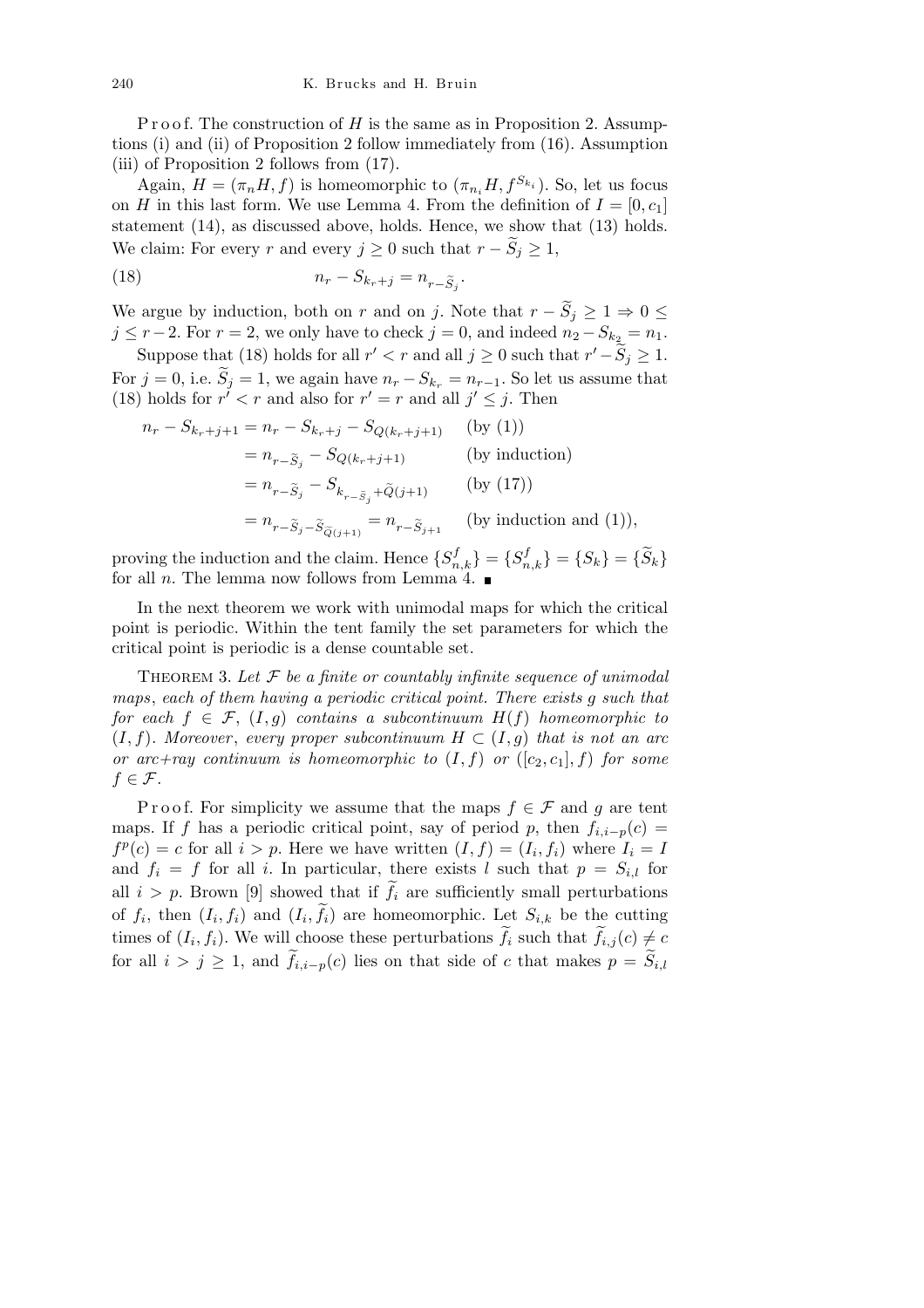a cutting time. By taking  $\tilde{f}_i$  sufficiently close to  $f_i$  we can guarantee that  $\widetilde{S}_{i,k} = \widetilde{S}_{i,k} = S_k$  for  $k \leq l$  and  $\widetilde{S}_{i,l}$  is also the largest cutting time for *i*. Brown's result can be translated for our purpose into: There exists  $\{\varepsilon_i\}$  such that if the above-described perturbations  $\widetilde{f}_i$  satisfy  $|\widetilde{f}_{i,i-p}(c) - c| \leq \varepsilon_i |I_{i-p}|$ , then  $(I_i, \tilde{f}_i)$  is homeomorphic to  $(I_i, f_i)$ .

We have to construct a map *g* such that for each map  $f \in \mathcal{F}$ , there exists a sequence  $\{k_i\}_i$  satisfying the assumptions of Lemma 5. Moreover, we want to keep these sequences sufficiently disjoint so that the different subcontinua will not interfere with each other.

Let  $\{v_{s,i}\}_{s,i\geq 1}$  be positive integers such that  $v_{s,i} < v_{t,j}$  if and only if  $s + i < t + j$  or  $s + i = t + j$  and  $s < t$ . Hence

$$
v_{1,1} < v_{1,2} < v_{2,1} < v_{1,3} < v_{2,2} < v_{3,1} < v_{1,4} < \dots
$$

The subscript *s* will index  $\mathcal{F}$ . The precise values of  $v_{s,i}$  will be determined along with the construction of *g*, but at least  $v_{t,j} > 3v_{s,i}$ , whenever  $v_{t,j} > v_{s,i}$ . We define *g* by defining its kneading map *Q*.

• Fix *s* and let  $f = f_s$  be the *s*th map from *F*. Consider the perturbation  $(I_i, \tilde{f}_i)$  of  $(I, f)$  as above. Let  $\tilde{S}_k = \tilde{S}_{i,k}$  and  $\tilde{Q}$  denote the corresponding cutting times and kneading map. For *i, j* such that  $j \ge 1$  and  $i - \widetilde{S}_j \ge 1$ , set

(19) 
$$
Q(v_{s,i}+j) = v_{s,i-\widetilde{S}_{j-1}} + \widetilde{Q}(j)
$$

and if *j* is minimal such that  $i - \tilde{S}_j < 1$ , then

(20) 
$$
Q(v_{s,i} + j) = v_{s,i} - 2.
$$

*•* Repeat the above for all other *s* in the index set.

• For all other integers *n*,  $Q(n) \leq 10$  is chosen such that  $Q$  as a whole becomes admissible.

Let us check that (19) and (20) allow the kneading map *Q* to be admissible. We check the admissibility condition (3). Let *i* be arbitrary, and let *r*, *j* be such that  $r ≥ 0$ ,  $j ≥ 1$  and  $i - \tilde{S}_{r+j} ≥ 1$ . Write  $k_i = v_{s,i}$ . Then by (19) and using the convention that  $k_i = v_{s,i} = 0$  for  $i \leq 0$ , we get

$$
\{Q(k_i + r + j)\}_{j \ge 1} = \{k_{i - \widetilde{S}_{r+j-1}} + \widetilde{Q}(r + j)\}_{j \ge 1}
$$

and

$$
\begin{aligned} \{Q(Q^2(k_i+r)+j)\}_{j\geq 1} &= \{Q(Q(k_{i-\widetilde{S}_{r-1}}+\widetilde{Q}(r))+j)\}_{j\geq 1} \\ &= \{Q(k_{i-\widetilde{S}_{r-1}-\widetilde{S}_{\widetilde{Q}(r)-1}}+\widetilde{Q}^2(r)+j)\}_{j\geq 1} \\ &= \{k_{i-\widetilde{S}_{r-1}-\widetilde{S}_{\widetilde{Q}(r)-1}-\widetilde{S}_{\widetilde{Q}^2(r)+j-1}}+\widetilde{Q}(\widetilde{Q}^2(r)+j)\}_{j\geq 1} \\ &= \{k_{i-\widetilde{S}_{r}-\widetilde{S}_{\widetilde{Q}^2(r)+j-1}+\widetilde{S}_{\widetilde{Q}^2(r)}}+\widetilde{Q}(\widetilde{Q}^2(r)+j)\}_{j\geq 1}. \end{aligned}
$$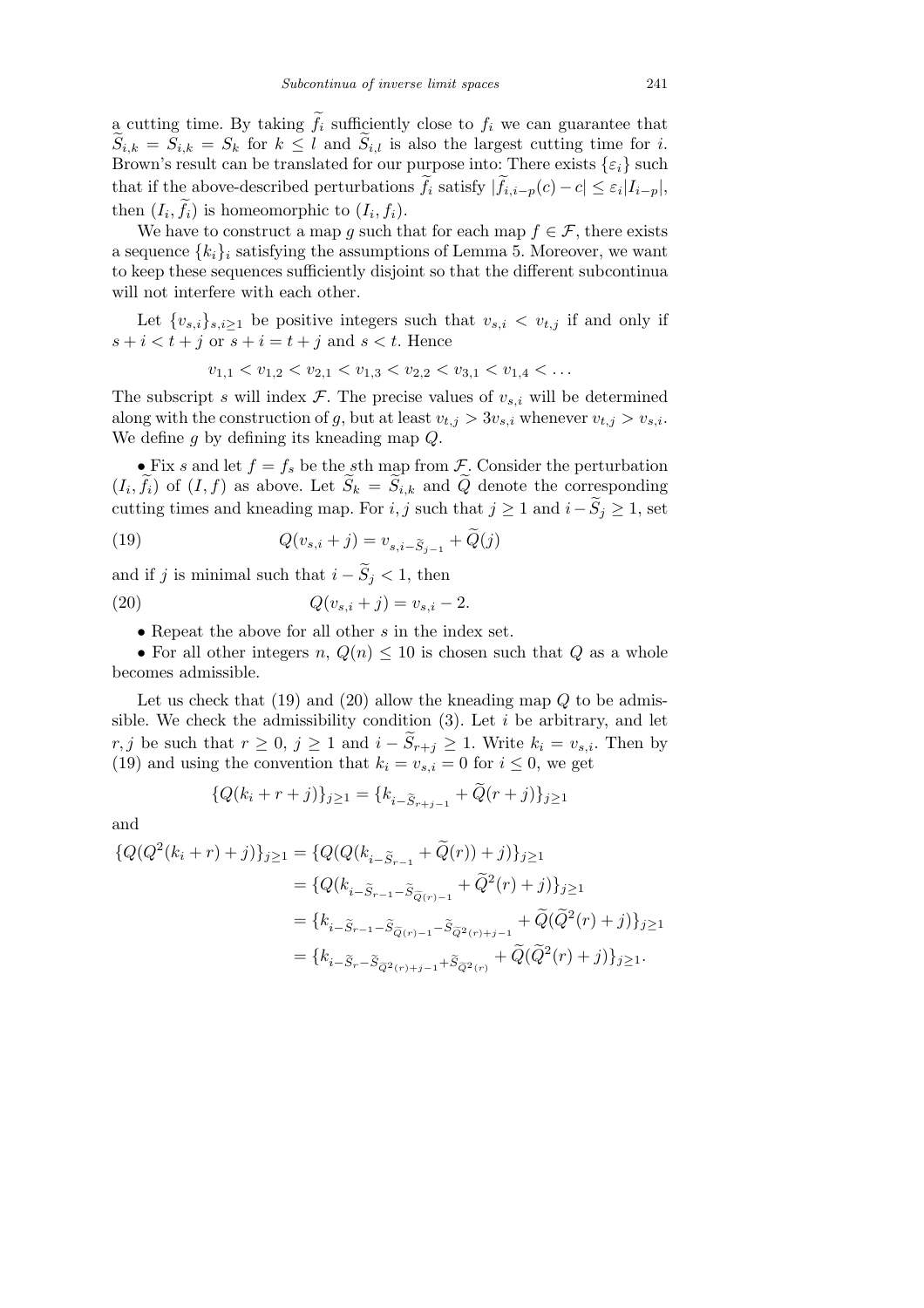If  $j = 1$ , then, because  $\ddot{Q}$  satisfies (3),

$$
Q(k_i + r + 1) = k_{i - \widetilde{S}_r} + \widetilde{Q}(r + 1) \ge k_{i - \widetilde{S}_r} + \widetilde{Q}(\widetilde{Q}^2(r) + 1) = Q(Q^2(k_i + r) + 1).
$$

Now assume that  $\widetilde{Q}(r + j') = \widetilde{Q}(\widetilde{Q}^2(r) + j')$  for all  $1 \leq j' < j$ . Then using again (3) for  $\tilde{Q}$  we get

$$
Q(Q^{2}(k_{i}+r)+j) = k_{i-\tilde{S}_{r}-\tilde{S}_{\tilde{Q}^{2}(r)+j-1}+\tilde{S}_{\tilde{Q}^{2}(r)}} + \tilde{Q}(\tilde{Q}^{2}(r)+j)
$$
  
\n
$$
= k_{i-\tilde{S}_{r+1}-\tilde{S}_{\tilde{Q}^{2}(r)+j-1}+\tilde{S}_{\tilde{Q}^{2}(r)+1}+\tilde{S}_{\tilde{Q}^{2}(r)}} + \tilde{Q}(\tilde{Q}^{2}(r)+j)
$$
  
\n
$$
= k_{i-\tilde{S}_{r+1}-\tilde{S}_{\tilde{Q}^{2}(r)+j-1}+\tilde{S}_{\tilde{Q}(\tilde{Q}^{2}(r)+1)}+\tilde{S}_{\tilde{Q}^{2}(r)}+\tilde{Q}(\tilde{Q}^{2}(r)+j)
$$
  
\n
$$
= k_{i-\tilde{S}_{r+1}-\tilde{S}_{\tilde{Q}^{2}(r)+j-1}+\tilde{S}_{\tilde{Q}^{2}(r)+1}+\tilde{Q}(\tilde{Q}^{2}(r)+j)
$$
  
\n
$$
\vdots
$$
  
\n
$$
= k_{i-\tilde{S}_{r+j-1}}+\tilde{Q}(\tilde{Q}^{2}(r)+j)
$$
  
\n
$$
\leq k_{i-\tilde{S}_{r+j-1}}+\tilde{Q}(r+j)=Q(k_{i}+r+j).
$$

Finally, if for fixed  $r$ ,  $Q(k_i + r + j) = Q(Q^2(k_i + r) + j)$  for all *j* such that *i* −  $\widetilde{S}_{r+j}$  ≥ 1, then we have to turn to the minimal *j* such that  $i - \widetilde{S}_{r+j}$  < 1. For this *j*, (20) gives  $Q(k_i + r + j) = k_i - 2 > Q(n)$  for all  $n < k_i + r + j$ . Therefore  $Q(k_i + r + j) > Q(Q^2(k_i + r) + j)$ . This shows that (3) holds for *Q* as well, whence *g* indeed exists. Note also that  $Q(k) < k-1$  for all  $k > 1$ . Therefore (see [12]) *Q* does not belong to a renormalizable unimodal map. Hence *Q* is indeed the kneading map of some tent map; denote this tent map by *q* and let  $J = [0, q(c)]$ .

To ensure that (*J, g*) contains the required subcontinua, define for the *s*th map  $f \in \mathcal{F}$  a sequence  $\{n_i\}$  by  $n_1 = 1$  and  $n_i - n_{i-1} = S_{k_i} = S_{v_{s,i}}$ . Therefore Lemma 5 yields a subcontinuum  $H(f)$  of  $(J, g)$  with critical projections  $\{n_i\}$ that is combinatorially equivalent to  $(I, f)$ . To prove that  $H(f)$  and  $(I, f)$ are homeomorphic, we need to check assumption (11) of Proposition 4. For clarity, set  $(J, g) = (J_i, g_i)$  where  $J_i = J$  and  $g_i = g$  for each *i*. In particular,  $g_{n,m} = g^{n-m} : J_n \to J_m.$ 

Recall that *p* is the period of the critical point of *f* and hence *p* is fixed; say  $p \ge 3$ . Take  $i > p$ . Assume  $g_{n_i, n_{i-3}}(c) \in (a_{n_{i-3}}, b_{n_{i-3}}) = P_{n_{i-3}}$ for some  $P_{n_{i-3}} \in \mathcal{P}_{n_{i-3}}$ . Let *j* be maximal such that  $i - \tilde{S}_j \geq 1$ . Because  $p = \widetilde{S}_l$  is the largest cutting time,  $j = l$ . Clearly,  $g_{n_{i-3}, n_{i-p}}(P_{n_{i-3}})$ *⊂ P<sup>n</sup>i−<sup>p</sup>* for some *P<sup>n</sup>i−<sup>p</sup> ∈ P<sup>n</sup>i−<sup>p</sup>* . Note that the boundary points of  $g_{n_{i-3},n_{i-p}}(P_{n_{i-3}})$  lie in  $C_{n_{i-p}}$  or are points of the form  $g_{n_j,n_{i-p}}(c)$ . Because  $S_{n_i,l} = n_i - n_{i-p}$  is the largest cutting time for  $n_i$ , *c* is one boundary point of  $g_{n_{i-3},n_{i-p}}(P_{n_{i-3}})$ .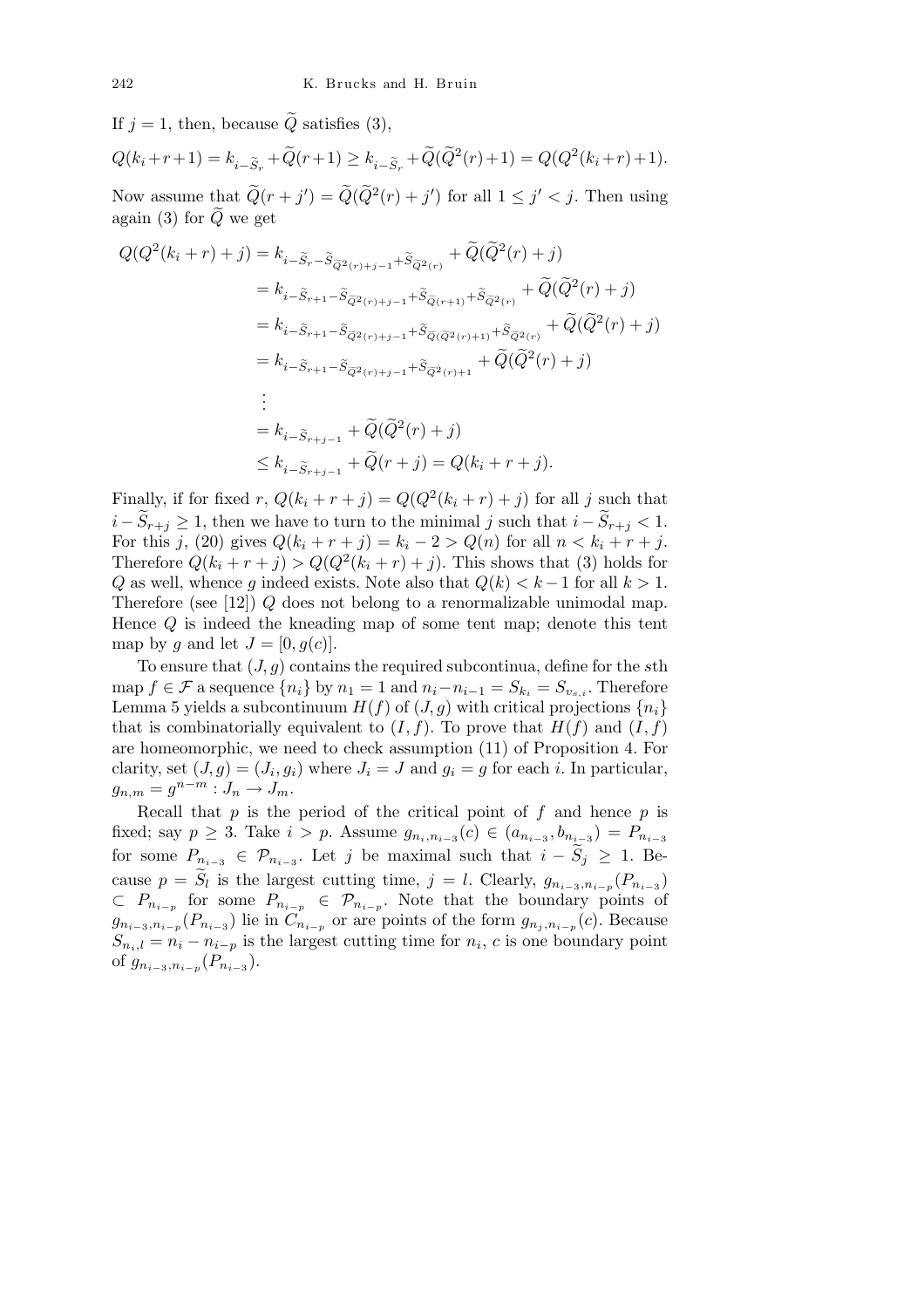By construction,  $c_{S_{k_i+l}} = g_{n_i, n_{i-p}}(c)$  and by (20),

$$
Q(v_{s,i} + l + 1) = Q(k_i + l + 1) = k_i - 2;
$$

thus  $g_{n_i,n_{i-p}}(c)$  becomes arbitrarily close to *c* (recall (2)). At the same time,  $g_{n_{i-3},n_{i-p}}(a_{n_{i-3}}) \in \mathcal{C}_{n_{i-p}}$  and hence  $g_{n_{i-p},n_r}(g_{n_{i-3},n_{i-p}}(a_{n_{i-3}})) = c$  for some  $1 \leq r \leq i - p$ ; therefore  $|g_{n_{i-3},n_{i-p}}(a_{n_{i-3}}) - c|$  has definite size. Hence, by taking  $v_{s,i} = k_i$  sufficiently large we can make sure that

$$
\frac{|c-g_{n_i,n_{i-p}}(c)|}{|c-g_{n_{i-3},n_{i-p}}(a_{n_{i-3}}^g)|} = \frac{|g_{n_{i-3},n_{i-p}}(b_{n_{i-3}}^g) - g_{n_i,n_{i-p}}(c)|}{|g_{n_{i-3},n_{i-p}}(b_{n_{i-3}}^g) - g_{n_{i-3},n_{i-p}}(a_{n_{i-3}}^g)|} = \varepsilon < \varepsilon_i.
$$

Next, choose the perturbation  $\tilde{f}_i$  of  $f_i$  such that

$$
|c - \widetilde{f}_{i,i-p}(c)| = \varepsilon |c - \widetilde{f}_{i-3,i-p}(a_{i-3}^{\widetilde{f}})| < \varepsilon |I_{i-p}|.
$$

Here  $\widetilde{f}_{i,i-3}(c) \in (a_{i-1}^{\widetilde{f}})$  $(\tilde{f}_{i-3}, b\tilde{f}_{i-3})$  is the obvious partition element of  $\mathcal{P}^{\tilde{f}}_{i-3}$ *i−*3 . Because  $\varepsilon < \varepsilon_i$ , this perturbation stays within the scope of Brown's result. As  $g_{n_{i-p},1}$  and  $\widetilde{f}_{i-p,1}$  are piecewise linear,

$$
\frac{|g_{n_{i-3},n_1}(b_{n_{i-3}}^g)-g_{n_i,n_1}(c)|}{|g_{n_{i-3},n_1}(b_{n_{i-3}}^g)-g_{n_{i-3},n_1}(a_{n_{i-3}}^g)|}=\frac{|\widetilde{f}_{i-3,1}(b_{i-3}^{\widetilde{f}})-\widetilde{f}_{i,1}(c)|}{|\widetilde{f}_{i-3,1}(b_{i-3}^{\widetilde{f}})-\widetilde{f}_{i-3,1}(a_{i-3}^{\widetilde{f}})|}
$$

The above proves (11).

Any number of the form  $S_{v_{s,i}+j}$  with  $i - \tilde{S}_j \geq 1$  can be decomposed as

$$
S_{v_{s,i}+j} = n_i^s - n_{i-\tilde{S}_j}^s
$$
  
=  $(n_i^s - n_{i-1}^s) + (n_{i-1}^s - n_{i-2}^s) + \dots + (n_{i-\tilde{S}_j+1}^s - n_{i-\tilde{S}_j}^s)$   
=  $S_{v_{s,i}} + S_{v_{s,i-1}} + \dots + S_{v_{s,i-\tilde{S}_j+1}},$ 

and this is also the decomposition in "lowest terms". Indeed, because  $v_{s,i}$  $> v_{t,i}$  implies  $v_{s,i} > 3v_{t,i}$ , it is not possible to decompose any of these terms into smaller terms of the form  $S_{v_{t,j}}$ . In general,  $S_{v_{s,i}+j}$  can be written in several ways as the sum of numbers of the form  $S_{v_{t,j}+r}$ . But for any of the terms *t* = *s*. We call this set of properties the *unique decomposition property*.

Let us finally show that there are no other non-arc+ray subcontinual than the  $H(f)$ 's in  $(J, q)$ . Suppose *H* is a proper subcontinuum of  $(J, q)$ , and the corresponding critical projections are  $\{m_t\}$ . Because *H* is proper, *m*<sub>t</sub> − *m*<sub>t−1</sub> → ∞, and by applying  $\hat{g}$ , we may assume that  $m_t - m_{t-1} > S_{10}$ for all  $t \geq 2$ . We claim that for  $t \geq 4$ ,

(21) 
$$
m_t - m_{t-1} = S_{v_{\alpha(t),\beta(t)} + \gamma(t)},
$$

where  $0 \le \gamma(t) < \beta(t)$  is such that  $\beta(t) - \tilde{S}_{\gamma(t)} \ge 1$  (here  $\tilde{S}_{\gamma(t)}$  is the  $\gamma(t)$ th cutting time for the map  $f_{\alpha(t)}$ ). Indeed, by Lemma 3,  $m_t - m_{t-1} = S_{l_t}$ . If *Q*(*l*<sub>t</sub> + 1) ≤ 10, then (by Lemma 3 and (2))  $m_{t-1} - m_{t-2} \leq S_{Q(l_t+1)} \leq S_{10}$ ,

*.*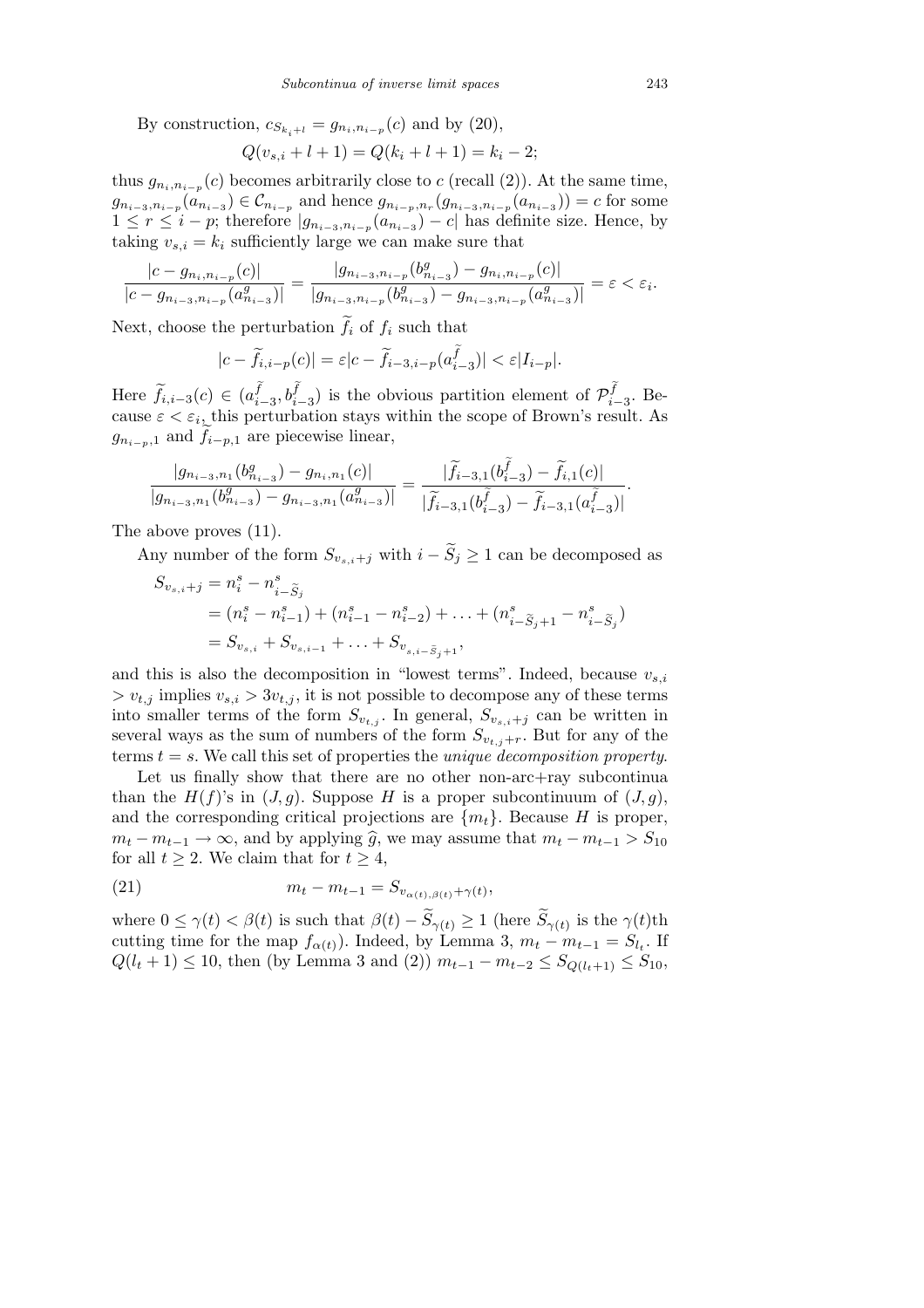contradicting  $m_{t-1} - m_{t-2} > S_{10}$ . Hence there exist  $\alpha(t)$ ,  $\beta(t)$ , and  $\gamma(t)$ such that  $l_t + 1 = v_{\alpha(t),\beta(t)} + \gamma(t)$  with one of (19) or (20) holding; either way we have (21). This proves the claim.

Next we claim that, if *j* is maximal such that  $S_{v_{\alpha(t),\beta(t)}+\gamma(t)+j} \leq m_t - m_1$ , say  $S_{v_{\alpha(t),\beta(t)}+\gamma(t)+j} = m_t - m_r$ , then

$$
\alpha(t) = \alpha(t-1) = \ldots = \alpha(r+1).
$$

If  $j = 0$ , then the statement is true by default. So assume  $j \ge 1$ . Take any  $1 \leq j' \leq j$  and write  $S_{v_{\alpha(t),\beta(t)}+\gamma(t)+j'} = m_t - m_{r'}$  and  $S_{v_{\alpha(t),\beta(t)}+\gamma(t)+j'-1} =$  $m_t - m_{r''}$ . Then

$$
S_{Q(v_{\alpha(t),\beta(t)}+\gamma(t)+j')} = S_{v_{\alpha(t),\beta(t)-\tilde{S}_{\gamma(t)+j'-1}}+\tilde{Q}(\gamma(t)+j')} = m_{r''} - m_{r'}
$$
  
= 
$$
(m_{r''} - m_{r''-1})
$$
  
+ 
$$
(m_{r''-1} - m_{r''-2}) + ... + (m_{r'+1} - m_{r'}).
$$

By the unique decomposition property,

$$
\alpha(t) = \alpha(r'') = \alpha(r'' - 1) = \ldots = \alpha(r' + 1).
$$

This proves the second claim.

Let us call  ${m_t}$  *monochrome* if for each  $t \in \mathbb{N}$ ,  $\alpha(t)$  from (21) has the same value. The claims imply that  ${m_t}$  consists of monochrome blocks, and if  $N = \{m_a, m_{a-1}, \ldots, m_b\}$  is such a monochrome block, say of color *s*, then for each  $a \geq t \geq b$  and each *j*,

$$
S_{v_{s,t}+j} \le m_t - m_b \quad \text{or} \quad S_{v_{s,t}+j} > m_t - m_1.
$$

If  ${m_t}$  consists of finitely many finite monochrome blocks and one infinite block, say of color *s*, then the tail of  ${m_t + z}$  is a subsequence of the tail of  ${m<sub>t</sub><sup>s</sup>}$  for some  $z \in \mathbb{Z}$ . Therefore  $H \subset \hat{g}^{-z}(H(f))$ . Because f is longbranched, Proposition 3 shows that either  $H = g^{-z}(H(f))$ , or *H* is a point or an arc. If there are infinitely many finite monochrome blocks, then the numbers  $m_b$  for each block form a sequence as described in Theorem 2. In this case,  $H$  is an arc+ray subcontinuum.  $\blacksquare$ 

Corollary 4. *There are uncountably many non-homeomorphic unimodal inverse limit spaces.*

P r o o f. Let  $\mathcal F$  denote the subfamily of tent maps for which the turning point is periodic. As was pointed out in the Introduction, if *f* is such that *c* is periodic of period *n* and *g* is such that *c* is periodic of period *m*, with  $m \neq n$ , then  $(I, f)$  is not homeomorphic to  $(I, g)$ . Hence the corollary follows as the power set of  $\mathcal F$  is an uncountable set.

We point out that one can also generate uncountably many non-homeomorphic inverse limits spaces via constructions as in Example 2.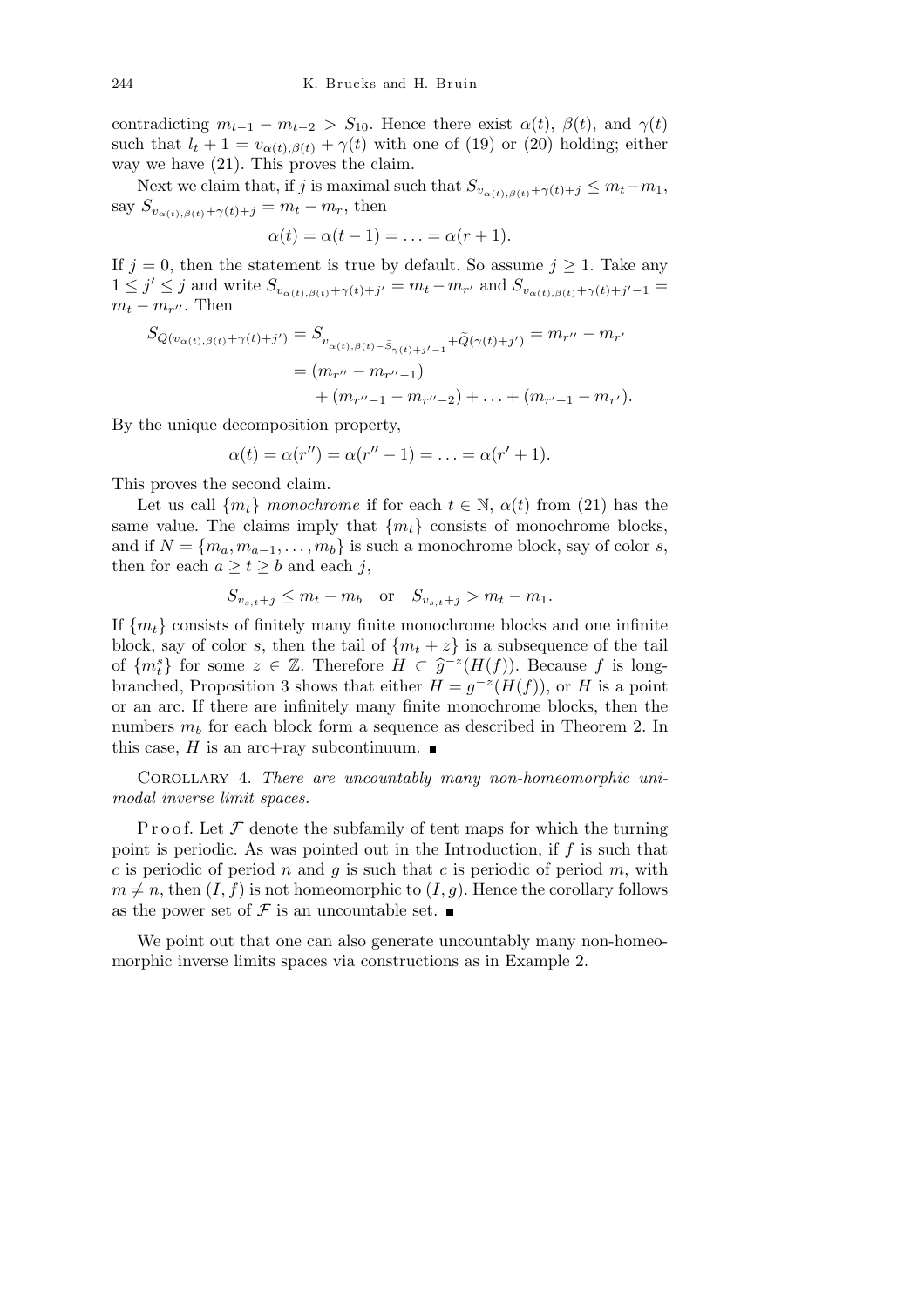## **References**

- [1] J. M. A arts and R. J. Fokkink, *The classification of solenoids*, Proc. Amer. Math. Soc. 111 (1991), 1161–1163.
- [2] M. B arge, *Horseshoe maps and inverse limits*, Pacific J. Math. 121 (1986), 29–39.
- [3] M. Barge, K. Brucks and B. Diamond, *Self-similarity in inverse limit spaces of the tent family*, Proc. Amer. Math. Soc. 124 (1996), 3563–3570.
- [4] M. Barge and B. Diamond, *Homeomorphisms of inverse limit spaces of onedimensional maps*, Fund. Math. 146 (1995), 171–187.
- [5] —, —, *Inverse limit spaces of infinitely renormalizable maps*, Topology Appl. 83 (1998), 103–108.
- [6] —, —, *Subcontinua of the closure of the unstable manifold at a homoclinic tangency*, Ergodic Theory Dynam. Systems 19 (1999), 1–19.
- [7] M. B arge and S. Holte, *Nearly one-dimensional Hénon attractors and inverse limits*, Nonlinearity 8 (1995), 29–42.
- [8] M. B arge and J. Martin, *Endpoints of inverse limit spaces and dynamics*, in: Continua with the Houston Problem Book (Cincinnati, OH, 1994), Lecture Notes in Pure and Appl. Math. 170, Dekker, New York, 1995, 165–182.
- [9] M. B r ow n, *Some applications of an approximation theorem for inverse limits*, Proc. Amer. Math. Soc. 11 (1960), 478–483.
- [10] K. Brucks, B. Diamond, M. V. Otero-Espinar and C. Tresser, *Dense orbits of critical points for the tent map*, in: Contemp. Math. 117, Amer. Math. Soc., Providence, RI, 1991, 57–61.
- [11] H. Bruin, *Invariant measures of interval maps*, Ph.D. thesis, Delft, 1994.
- [12] —, *Combinatorics of the kneading map*, Internat J. Bifur. and Chaos Appl. Sci. Engrg. 5 (1995), 1339–1349.
- [13] —, *Planar embeddings of inverse limit spaces of unimodal maps*, Topology Appl., to appear.
- [14] —, *Inverse limit spaces of post-critically finite tent maps*, preprint, 1998.
- [15] W. Debski, *On topological types of the simplest indecomposable continua*, Colloq. Math. 49 (1985), 203–211.
- [16] F. H of b a uer, *The topological entropy of the transformation*  $x \mapsto ax(1-x)$ , Monatsh. Math. 90 (1980), 117–141.
- [17] F. H of b a uer and G. Keller, *Quadratic maps without asymptotic measure*, Comm. Math. Phys. 127 (1990), 319–337.
- [18] S. Holte, *Generalized horseshoe maps and inverse limits*, Pacific J. Math. 156 (1992), 297–305.
- [19] W. de Melo and S. van Strien, *One-Dimensional Dynamics*, Springer, New York, 1993.
- [20] J. Mioduszewski, *Mappings of inverse limits*, Colloq. Math. 10 (1963), 39–44.
- [21] S. Nadler, *Continuum Theory*, Dekker, New York, 1992.
- [22] R. C. Swanson and H. W. Volkmer, *Invariants of weak equivalence in primitive matrices*, preprint, 1998.